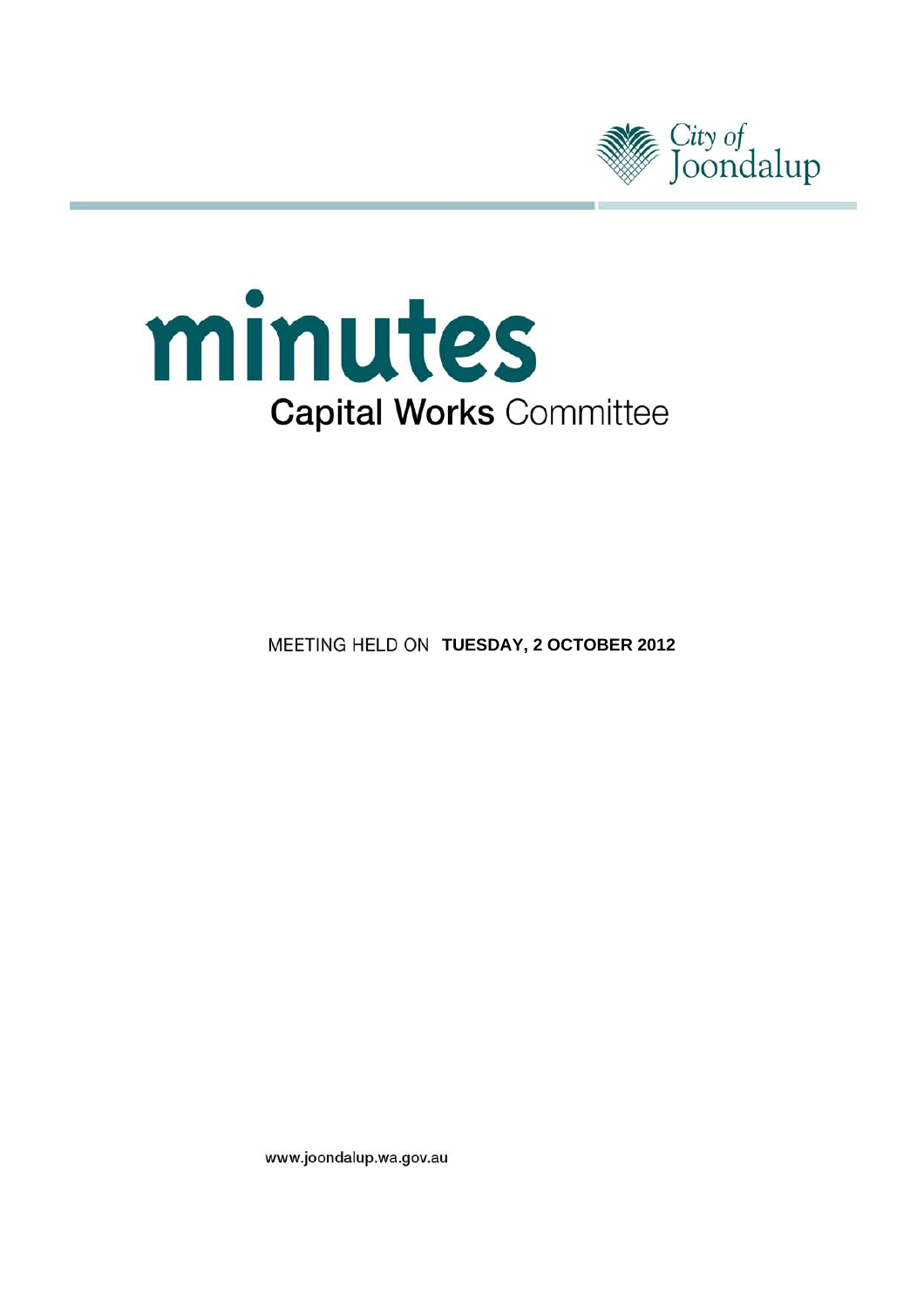# **TABLE OF CONTENTS**

| <b>Item No</b> | <b>Title</b>                                                                                    | Page No |
|----------------|-------------------------------------------------------------------------------------------------|---------|
|                | <b>Declaration of Opening</b>                                                                   | 3       |
|                | Apologies/Leave of absence                                                                      | 3       |
|                | <b>Confirmation of Minutes</b>                                                                  | 4       |
|                | <b>Announcements</b><br><b>Presiding</b><br><b>Member</b><br>without<br>the<br>by<br>discussion | 4       |
|                | <b>Declarations of Interest</b>                                                                 | 4       |
|                | Identification of matters for which the meeting may sit behind<br>closed doors                  | 4       |
|                | <b>Petitions and Deputations</b>                                                                | 4       |
|                | <b>Reports</b>                                                                                  | 5       |
| 1              | 2013/14 Facility Refurbishment Projects                                                         | 5       |
| $\overline{2}$ | City of Joondalup Draft Walkability Plan - 2012/13 Capital Works<br>Items Update                | 10      |
| 3              | Update on 2012/13 Capital Works Program                                                         |         |
| 4              | Monthly Capital Works Projects Report                                                           | 17      |
| 5              | <b>Entry Statements</b>                                                                         | 21      |
|                | Motions of which previous notice has been given                                                 | 26      |
|                | <b>Requests for Reports for future consideration</b>                                            | 26      |
|                | <b>Closure</b>                                                                                  | 26      |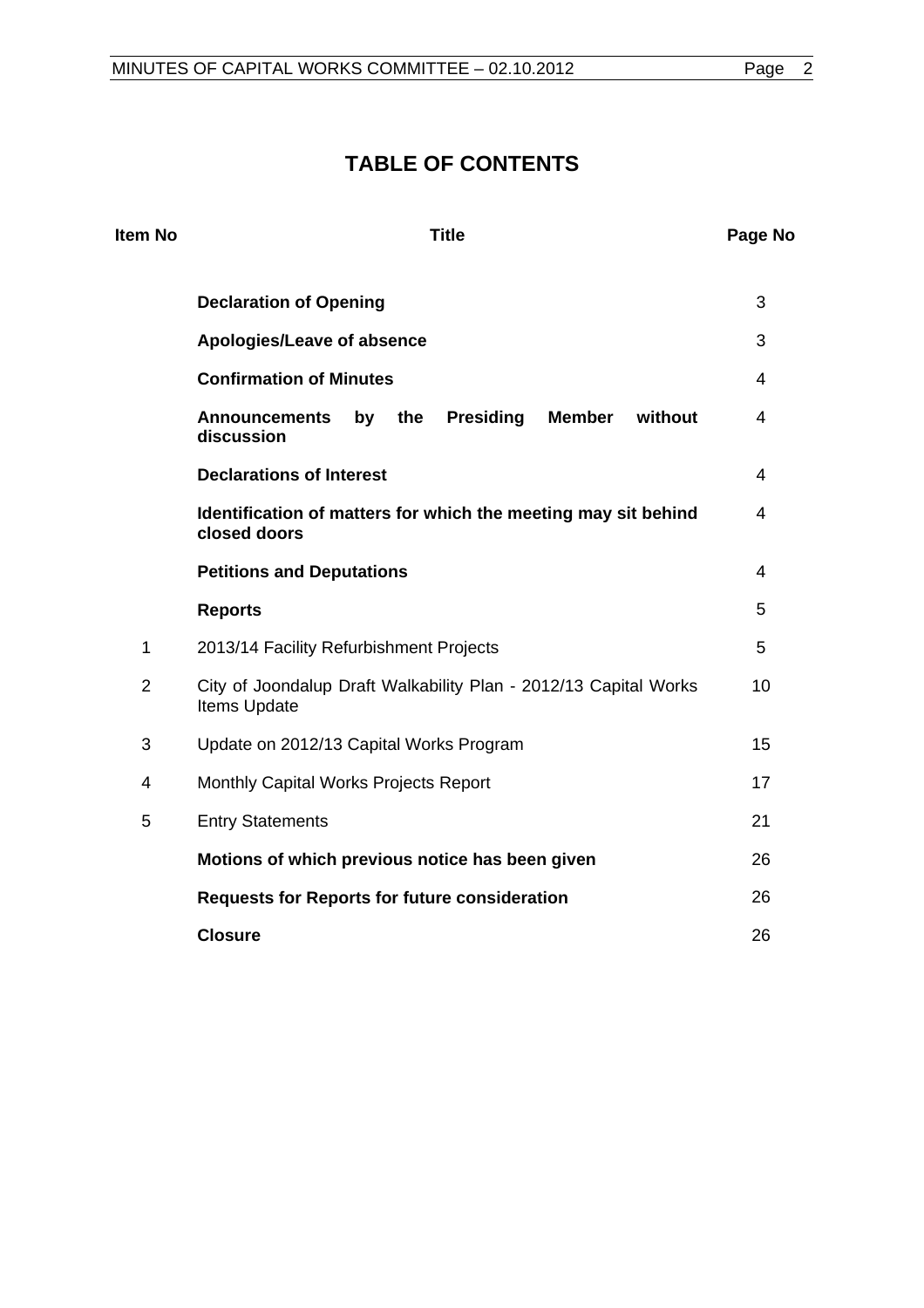# **CITY OF JOONDALUP**

#### <span id="page-2-0"></span>**MINUTES OF THE CAPITAL WORKS COMMITTEE MEETING HELD IN CONFERENCE ROOM 2, JOONDALUP CIVIC CENTRE, BOAS AVENUE, JOONDALUP ON TUESDAY, 2 OCTOBER 2012.**

## **ATTENDANCE**

#### **Committee Members:**

Cr Tom McLean, JP *Presiding Member* Cr Brian Corr Cr Christine Hamilton-Prime Cr Philippa Taylor

#### **Officers:**

Mr Garry Hunt Chief Executive Officer Mrs Rose Garlick Governance Officer

Mr Mike Tidy **Director Corporate Services** Mr Charlie Reynolds Acting Director Infrastructure Services Mr Brad Sillence Manager Governance and Marketing

## **DECLARATION OF OPENING**

The Presiding Member declared the meeting open at 6.10pm.

## **APOLOGIES/LEAVE OF ABSENCE**

Apologies:

Mayor Troy Pickard Cr Geoff Amphlett, JP Cr Teresa Ritchie

Leave of Absence previously approved:

| <b>Cr Russ Fishwick</b> | 29 September to 9 November 2012 inclusive. |
|-------------------------|--------------------------------------------|
| Cr Liam Gobbert         | 20 - 21 November 2012 inclusive.           |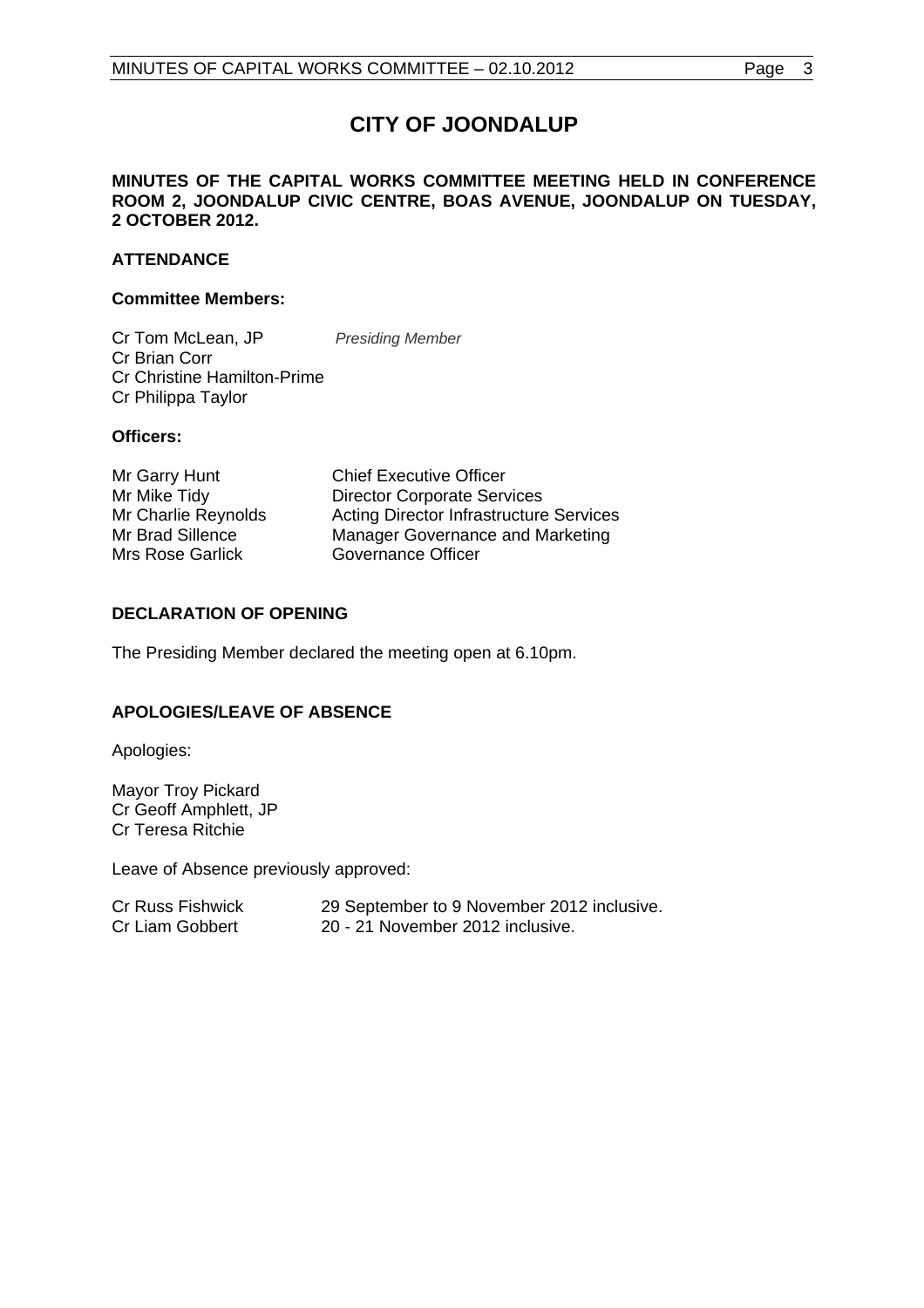## <span id="page-3-0"></span>**CONFIRMATION OF MINUTES**

#### MINUTES OF THE CAPITAL WORKS COMMITTEE MEETING HELD ON 4 SEPTEMBER 2012

**MOVED Cr Hamilton-Prime SECONDED Cr Taylor that the minutes of the meeting of the Capital Works Committee held on 4 September 2012 be confirmed as a true and correct record.** 

#### The Motion was Put and **CARRIED** (4/0)

**In favour of the Motion:** Crs McLean, Corr, Hamilton-Prime and Taylor.

#### **ANNOUNCEMENTS BY THE PRESIDING MEMBER WITHOUT DISCUSSION**

Nil.

## **DECLARATIONS OF INTEREST**

Nil.

## **IDENTIFICATION OF MATTERS FOR WHICH THE MEETING MAY SIT BEHIND CLOSED DOORS**

In accordance with Clause 76 of the City's *Standing Orders Local Law 2005*, this meeting was not open to the public.

## **PETITIONS AND DEPUTATIONS**

Nil.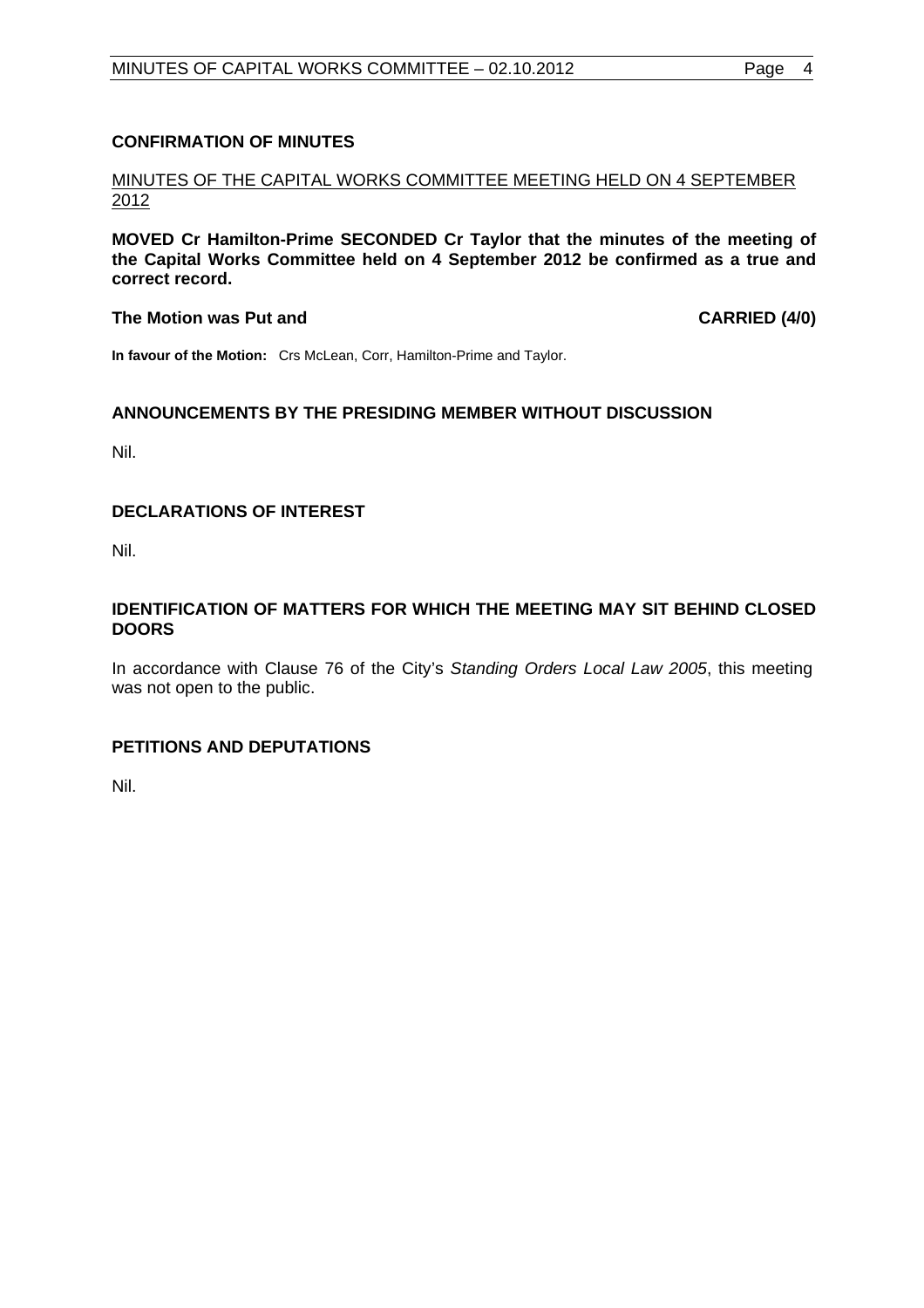<span id="page-4-0"></span>**REPORTS** 

# **ITEM 1 2013/14 FACILITY REFURBISHMENT PROJECTS**

| <b>WARD:</b>                           | All                                                                          |                                                                                                                                                                                                                                         |  |  |  |
|----------------------------------------|------------------------------------------------------------------------------|-----------------------------------------------------------------------------------------------------------------------------------------------------------------------------------------------------------------------------------------|--|--|--|
| <b>RESPONSIBLE</b><br><b>DIRECTOR:</b> | Mr Mike Tidy<br><b>Corporate Services</b>                                    |                                                                                                                                                                                                                                         |  |  |  |
| <b>FILE NUMBER:</b>                    | 77575, 101515; 07100; 11809                                                  |                                                                                                                                                                                                                                         |  |  |  |
| <b>ATTACHMENTS:</b>                    | Attachment 1<br>Attachment 2<br>Attachment 3<br>Attachment 4<br>Attachment 5 | City's endorsed Master Planning Process<br>Aerial Map of Sorrento Soccer and Tennis<br>Clubrooms<br>Aerial Map of Heathridge Park Clubroom<br>Aerial Map of Timberlane Park Clubrooms<br>Aerial Map of Admiral Park Toilets/Changerooms |  |  |  |

#### **PURPOSE**

To consider the proposed buildings listed for refurbishment within the 2013/14 Capital Works Program.

#### **EXECUTIVE SUMMARY**

Each year the City undertakes one or two refurbishments (mini-makeovers) of community and sporting facilities. Within 2013/14 of the Five Year Capital Works Program there is currently \$180,143 proposed for the refurbishment of Sorrento Football (Soccer) Clubrooms and \$180,143 for the Sorrento Tennis Clubrooms. As these two buildings are located within Percy Doyle Reserve, it is recommended not to refurbish these buildings until the future of the site is determined through the Master Planning Project. In line with the Community Facility Review undertaken in 2011, the replacement buildings recommended for refurbishment in 2013/14 are Heathridge Park Clubroom and Timberlane Park Clubrooms.

*It is recommended that Council:* 

- *1 BY AN ABSOLUTE MAJORITY APPROVES a change to the listed refurbishment projects to be undertaken in 2013/14 from Sorrento Football (Soccer) Clubrooms and Sorrento Tennis Clubrooms to Timberlane Park Clubrooms and one other site to be determined in November 2012; and*
- *2 REQUESTS a further report be submitted to the Capital Works Committee in November 2012 on the opportunity for upgrade of the Admiral Park, facility to address requirements of sporting clubs utilising this facility.*

## **BACKGROUND**

Each year the City undertakes one or two refurbishments (mini-makeovers) of community and sporting facilities. The scope of the projects are confined to refurbishing particular aspects of the facility such as the following: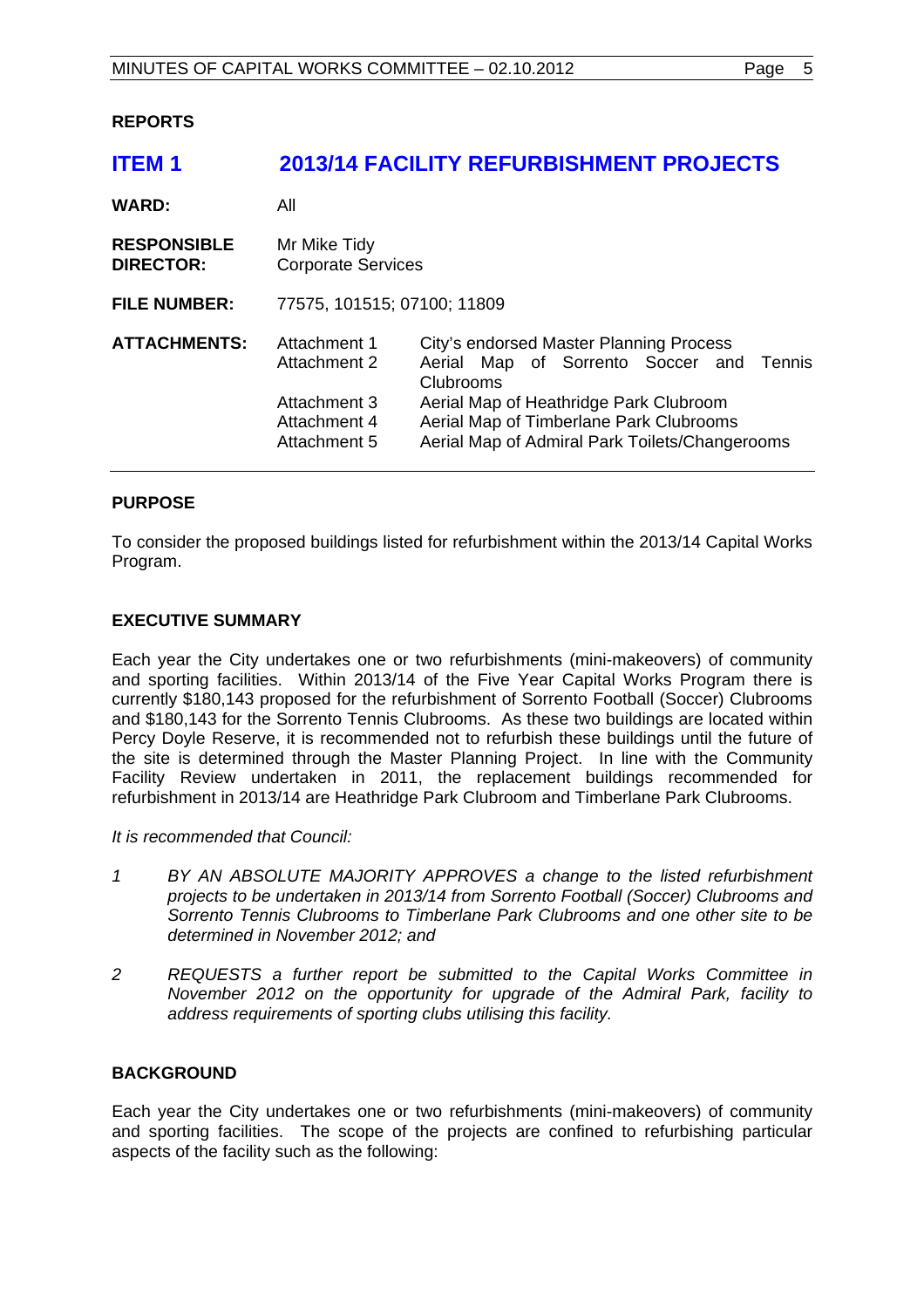- Painting;
- Replacing fixtures and fittings;
- Upgrading external environments such as pathways, landscapes, playgrounds signage:
- Kitchen facilities;
- Floor coverings;
- Toilets and Changerooms (including refurbishment or new extensions to the facility);
- Storage facilities (extensions to the facility);
- Heating/cooling system; and
- Window treatments.

The construction of new buildings or major facility extension works/redesign of a facility is a redevelopment project and is considered outside the scope of a facility refurbishment project. These projects are normally addressed as a separate redevelopment project within the Capital Works Program.

Refurbishment projects are undertaken in line with the City's endorsed Master Planning Process (Attachment 1 refers). The first phase is the Consultation and Scope of Works stages - this phase involves consultation with the regular user groups of the facility to determine functionality and aesthetic issues that can be addressed through the facility refurbishment. Also taken into consideration as part of the refurbishment are community safety, environmental health and access and inclusion issues regarding the particular facility. This information is then developed into a Scope of Works document and concept plans. These documents are then used for the second phase of the project – Estimated Costs and Construction.

The priority order for the refurbishment of facilities is based on the facility condition audit undertaken by the City and the recent Community Facility Review. The purpose of the Community Facility Review project was to review the City's community facilities and make priority recommendations for refurbishment and redevelopment works for the future based on utilisation levels and user group feedback.

A report was submitted to the September 2012 Capital Works Committee meeting for consideration. The outcome of the meeting was that *the Report relating to the 2013/14 Refurbishment Project be REFERRED BACK to the administration to allow further consideration of potential alternative projects to replace the Sorrento Football Clubrooms and Sorrento Tennis Clubrooms projects in the 2013/14 year of the City's Five Year Capital Works Program.* 

## **DETAILS**

Within 2013/14 of the Five Year Capital Works Program there is currently \$180,143 proposed for the refurbishment of Sorrento Football (Soccer) Clubrooms and \$180,143 for the Sorrento Tennis Clubrooms (Attachment 2 refers). As these two buildings are located within Percy Doyle Reserve, it was recommended as part of the Community Facility Review not to undertake facility refurbishment works on these buildings until the future of the site is determined through the Master Planning Project. Council considered the Percy Doyle Master Plan at the July 2012 meeting and endorsed the project to proceed to Stage 3 – Concept Design (CJ136-07/12 refers).

In line with the Community Facility Review undertaken in 2011, the replacement buildings recommended for refurbishment in 2013/14 are Heathridge Park Clubroom (Attachment 3 refers) and Timberlane Park Clubrooms (Attachment 4 refers).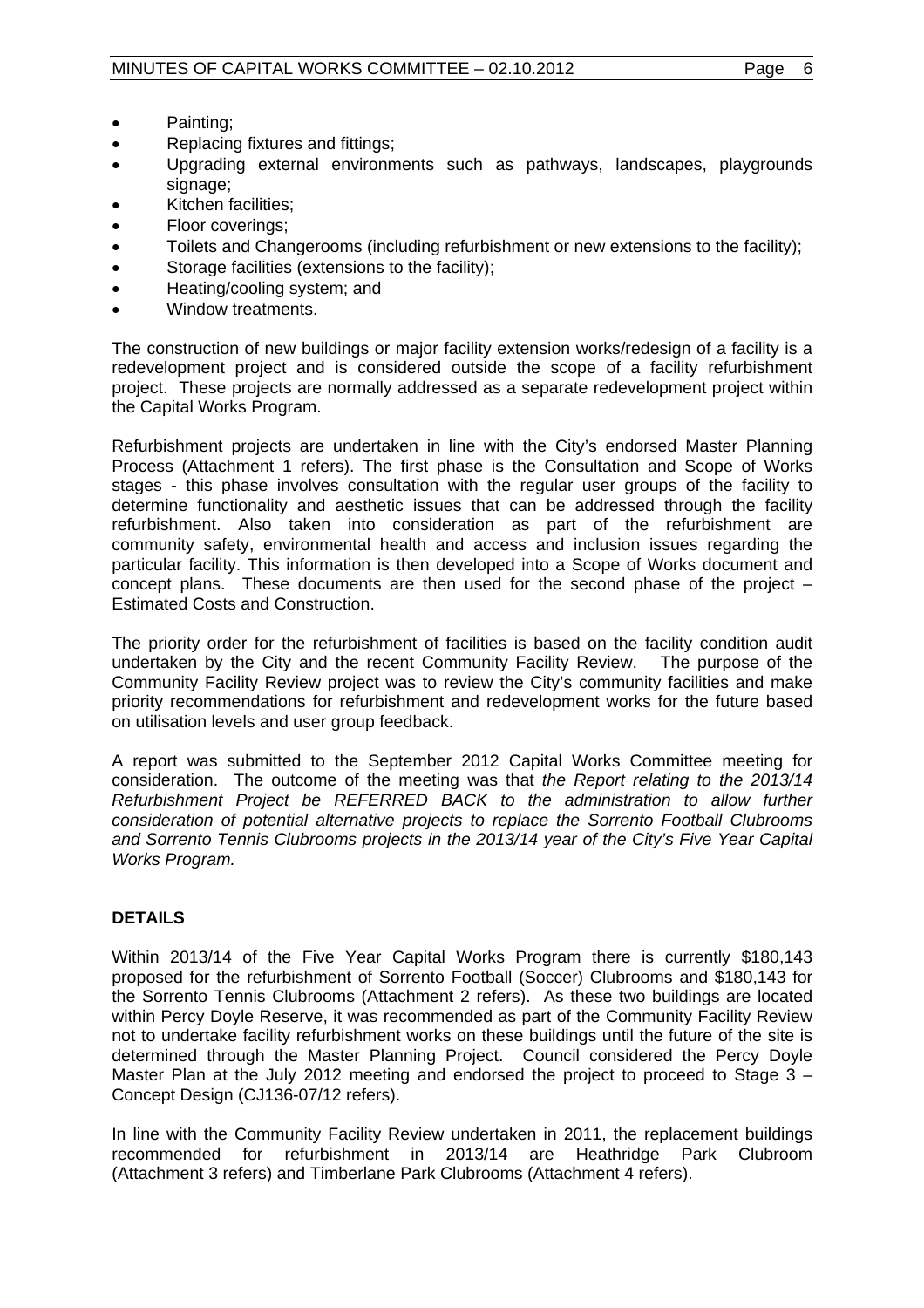The Heathridge Park Clubroom consists of a function room and kitchen/bar/storage area. The building was refurbished in 2009/10 with a funding contribution from the Federal Government as part of the Regional and Local Community Infrastructure Program (RLCIP). Works included a new kitchen/bar and storage area, painting, security screens and the external walls rendered/painted. However, as the budget for the project was pre-determined a number of issues with the facility could not be addressed at that time. One issue is the lack of toilet facilities within the clubroom - groups hiring the facility use the changerooms at the back of the Heathridge Leisure Centre. The other main issue at the facility is the lack of storage - no dedicated storage areas has resulted in the furniture and user group belongings being kept in the hall area therefore reducing the available space and affecting the aesthetics of the room. Both of these items have recently been identified as access issues as part of a recent facility Access Audit and they also impact on the usage of the facility with no regular annual hire groups currently located at the facility.

Therefore it is proposed that within this refurbishment, the construction of a toilet and storeroom extension is undertaken. Also the Ocean Ridge Amateur Football Club and Ocean Ridge Junior Football Club have made requests to the City over a number of years to cover the recently extended spectator area to provide a covered area for viewing the oval.

Timberlane Park Clubrooms consist of a function room, kitchen, storage, disabled toilet and the Kingsley Tennis Club has a function room, office, storage and kitchen area. The building was refurbished in 2007/08 with new kitchens, disabled toilet, floor coverings, painting and small extension to provide additional user group storage. Again, as the budget for the project was pre-determined a number of issues with the facility could not be addressed at that time.

One issue is the lack of changerooms within the facility - sporting groups using the oval do not have access to any at the park. Currently there is no senior sporting club located at the park due to the lack of changerooms. A changerooms extension is recommended as it is anticipated that senior sporting clubs can be located at the park once these facilities are provided.

The other main issue is the facility currently only has public toilets accessible from outside the facility that were constructed and fit-out as standard 'park toilets'. This facility is often used for functions and by large community groups with the main feedback received regarding the issue with the lack of available toilets inside the facility. As there is only one internally accessible toilet for hall users (disabled toilet), it is recommended that separate male and female public toilets that are accessible from inside the function room be constructed to improve the facility's functionality.

Another alternative for the refurbishment funds is to undertake works at Admiral Park (Attachment 5 refers). Admiral Park, Heathridge is currently utilised by the Ocean Ridge Junior Cricket Club and Whitford and Districts Senior Cricket Club in the summer and Joondalup and Districts Rugby League Club (Juniors and Seniors) in the winter. There is a small toilet/changeroom facility at the park that was built in 1989. Recently, the Joondalup and Districts Rugby League Club undertook an extension of the toilet/changerooms to create a covered, enclosed spectator area where they also have some storage facilities.

## **Legislation/Strategic Plan/Policy Implications**

**Legislation** Not Applicable.

**Strategic Plan** 

**Key Focus Area:** Community Wellbeing.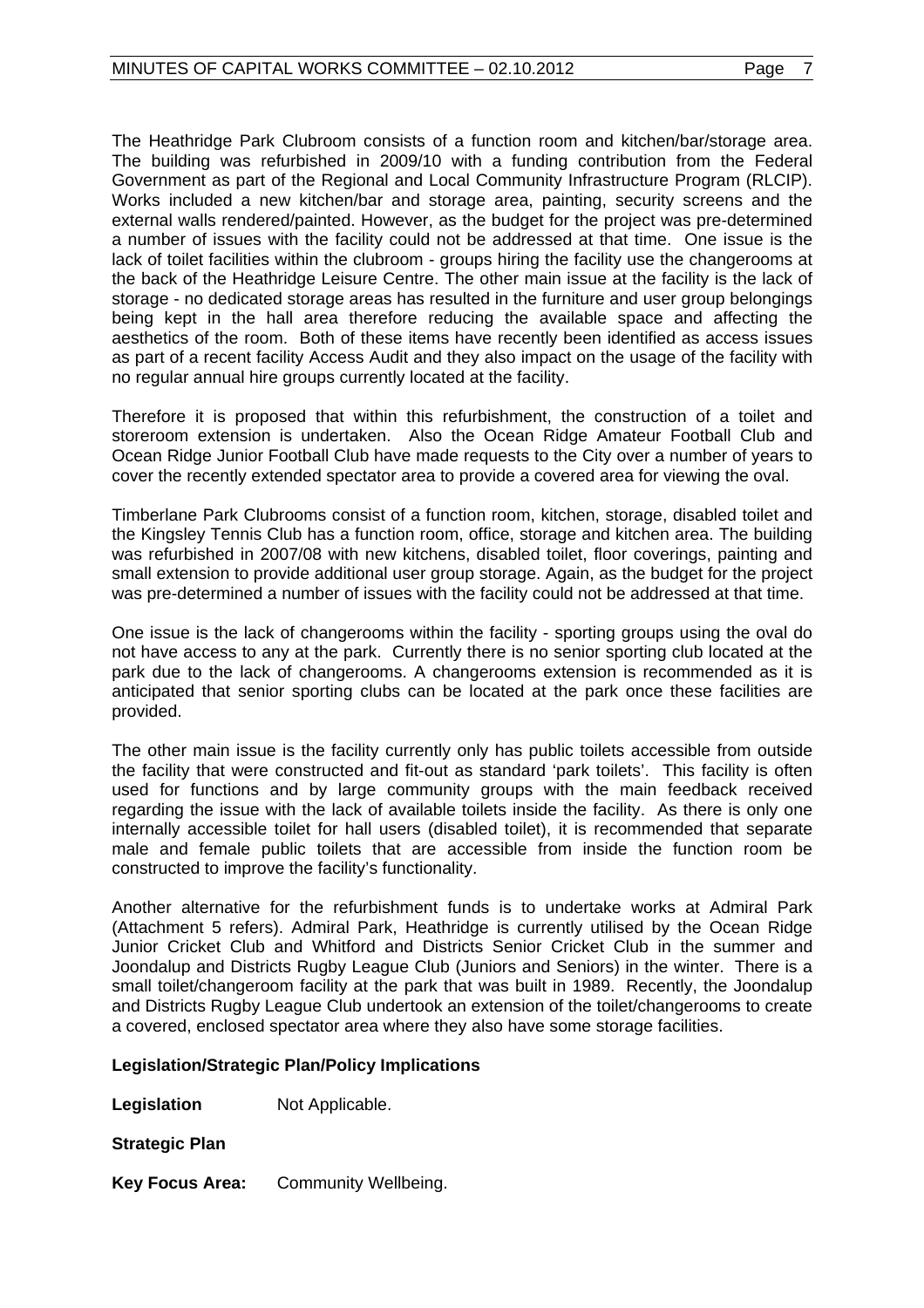| <b>Objective:</b> | 5.2 – To facilitate healthy lifestyles within the community. |
|-------------------|--------------------------------------------------------------|
|-------------------|--------------------------------------------------------------|

- **Strategy:** 5.2.1 The City provides high quality recreation facilities and programs.
- **Outcome:** The Joondalup community is provided with opportunities to lead a healthy lifestyle.
- **Policy:** Not Applicable.

#### **Risk Management Considerations:**

If the City does not amend the facilities for refurbishment in 2013/14 and continues with those buildings currently listed (Sorrento Soccer Clubrooms and Sorrento Tennis Clubrooms), there is a risk of expending capital funds on buildings that may be consolidated as part of the Percy Doyle Master Plan project.

#### **Financial/Budget Implications:**

Currently within 2013/14 year of the Five Year Capital Works Program there is \$180,143 proposed for the refurbishment of Sorrento Football (Soccer) Clubrooms and \$180,143 for the Sorrento Tennis Clubrooms. It is proposed to reallocate these funds in part to Timberlane Park Clubrooms and a second facility to be identified and considered by the Capital Works Committee in November 2012.

All figures quoted in this report are exclusive of GST.

#### **Regional Significance:**

Not Applicable.

#### **Sustainability Implications:**

#### **Environmental**

All facility refurbishment projects are planned to reduce the impact of the carbon footprint and consider environmental sustainability design features where possible.

#### Social

The project will include consultation with existing sporting clubs and community groups of the facility to ensure that feedback received represents the needs of the user groups. All facility refurbishment projects will consider Access and Inclusion principles and will aim to enhance the amenity of the public space.

#### Economic

One of the main principles of the City's Master Planning Framework, which facility refurbishment projects align with, is the development of 'shared' and 'multipurpose' facilities to avoid duplication of facilities and reduce the ongoing maintenance and future capital expenditure requirements.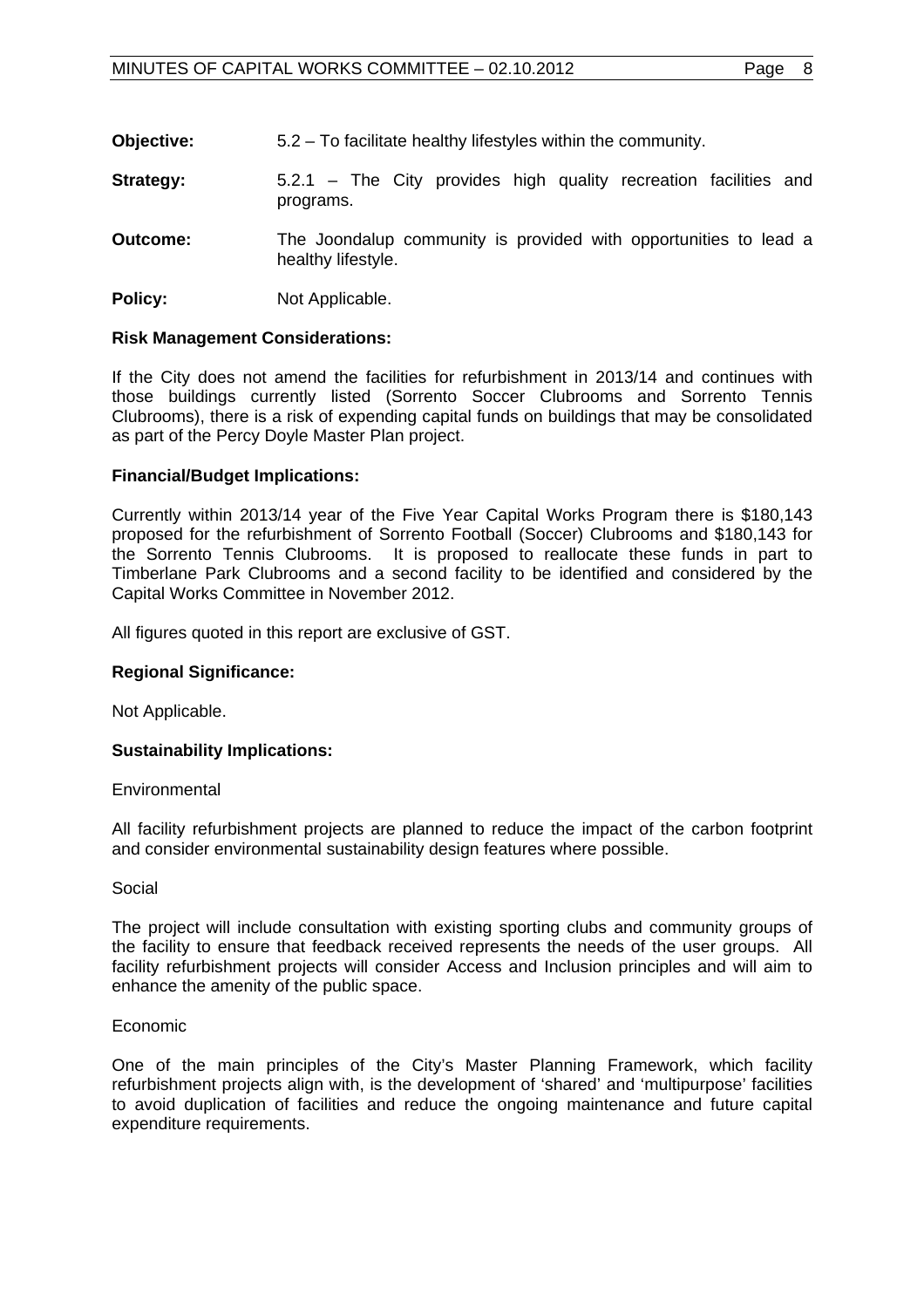#### **Consultation:**

Once a decision is made on the facilities to undergo refurbishment in 2013/14 planning for the projects will commence with consultation with the regular hire groups to be undertaken in late 2012. The feedback received will be used to develop a Scope of Works document and concept plans. Following this, cost estimates are determined, budget allocations reviewed, works are tendered (if necessary) and the works are scheduled.

#### **COMMENT**

Given the status of the Percy Doyle Master Plan and future potential redevelopment works at the site, it is recommended not to refurbish the Sorrento Soccer and Tennis Clubrooms in 2013/14. The replacement buildings recommended for refurbishment in 2013/14 Timberlane Park Clubrooms and a second facility be identified and submitted to the Capital Works Committee in November 2012, following assessment of the requirements of the groups utilising Admiral Park, Heathridge.

#### **VOTING REQUIREMENTS**

Absolute Majority.

**MOVED Cr Corr SECONDED Cr Hamilton-Prime that Council:** 

- **1 BY AN ABSOLUTE MAJORITY APPROVES a change to the listed refurbishment projects to be undertaken in 2013/14 from Sorrento Football (Soccer) Clubrooms and Sorrento Tennis Clubrooms to Timberlane Park Clubrooms and one other site to be determined in November 2012; and**
- **2 REQUESTS a further report be submitted to the Capital Works Committee in November 2012 on the opportunity for upgrade of the Admiral Park, facility to address requirements of sporting clubs utilising this facility.**

#### The Motion was Put and **CARRIED** (4/0)

**In favour of the Motion:** Crs McLean, Corr, Hamilton-Prime and Taylor.

*Appendix 1 refers* 

*To access this attachment on electronic document, click here:<Attach1agnCWC021012.pdf>*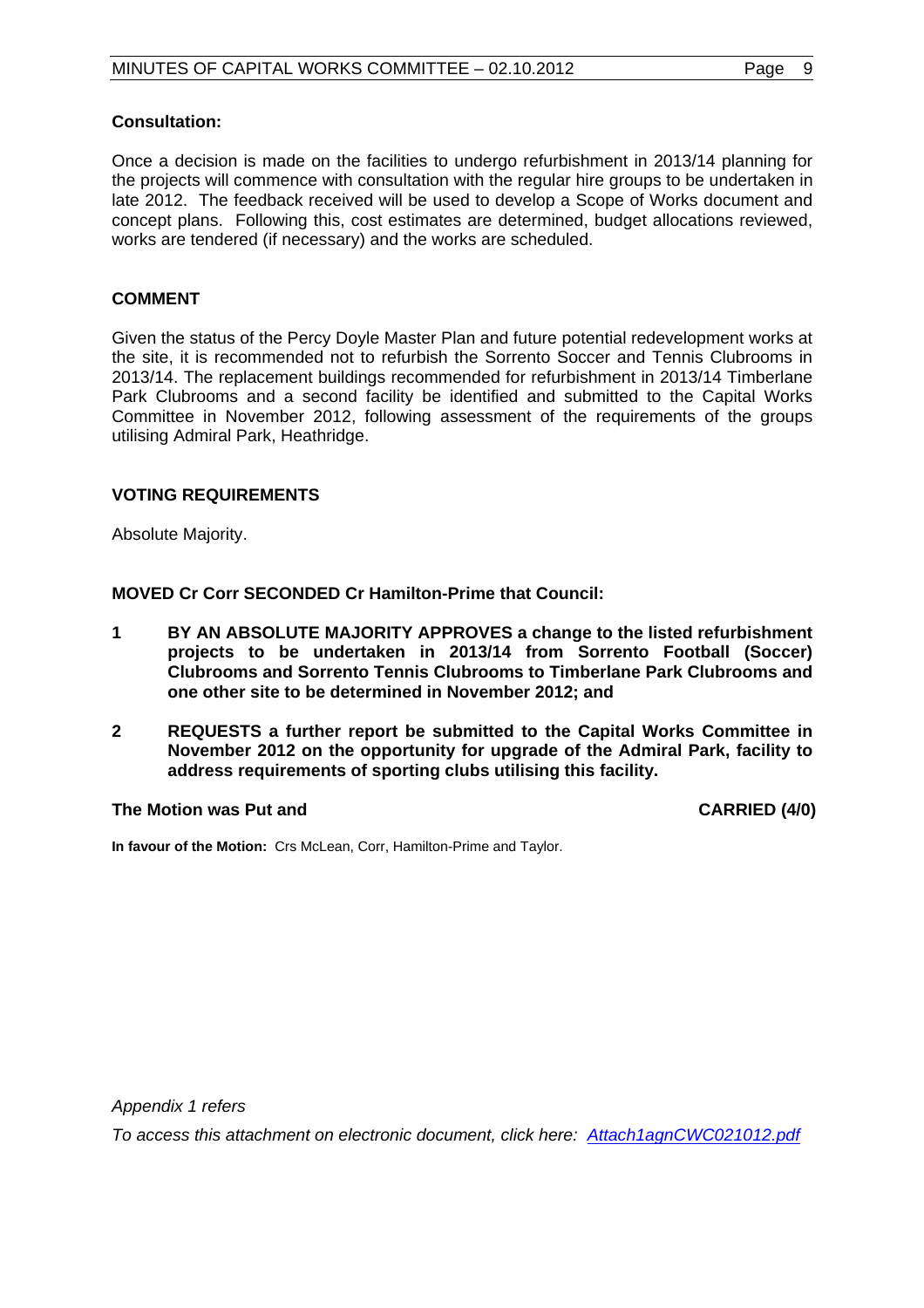# <span id="page-9-0"></span>**ITEM 2 CITY OF JOONDALUP DRAFT WALKABILITY PLAN - 2012/13 CAPITAL WORKS ITEMS UPDATE**

| <b>WARD:</b>                           | All                                            |                                                   |
|----------------------------------------|------------------------------------------------|---------------------------------------------------|
| <b>RESPONSIBLE</b><br><b>DIRECTOR:</b> | Mr Charlie Reynolds<br>Infrastructure Services |                                                   |
| <b>FILE NUMBER:</b>                    | 101375, 101515                                 |                                                   |
| <b>ATTACHMENTS:</b>                    | Attachment 1                                   | Draft Walkability Plan - Revised 2012/13 Projects |

#### **PURPOSE**

To provide the Capital Works Committee with:

- advice regarding the necessity to engage a consultant as listed in the draft Walkability Plan recommendations relating to improving walkability at the intersections of Boas Avenue and Grand Boulevard; and Collier Pass and Grand Boulevard; and
- updated information on the projects from the draft Walkability Plan for inclusion in the 2012/13 Capital Works Program (Path Replacement Program).

## **EXECUTIVE SUMMARY**

Funding of \$190,000 has been allocated in the 2012/13 Capital Works Program to implement items recommended within the draft Walkability Plan. At the Capital Works Committee meeting held on 4 September 2012, a schedule was provided of proposed projects for the implementation of items recommended in the draft Walkability Plan.

Concerns were raised by the Committee in relation to recommendations relating to improving walkability at the intersections of Boas Avenue and Grand Boulevard; and Collier Pass and Grand Boulevard. The Committee referred these recommendations back to the administration for further advice regarding the necessity to engage a consultant.

The intention of engaging a consultant for these recommendations was for an intersection assessment including traffic modelling to be undertaken focussing on the pedestrian crossings at the Boas Avenue / Grand Boulevard and Collier Pass / Grand Boulevard intersections. The assessment of the intersections requires specialist technical involvement for the purpose of improving pedestrian crossing delay times and signal phasing times for overall traffic movements.

Intersection traffic signals and operations are the responsibility of Main Roads WA (MRWA). Requests to MRWA for permanent changes to traffic signal operations require justification including a specialist technical report detailing new signal phasing and design plan documentation for infrastructure changes. City officers do not have this level of technical expertise or specialist software to evaluate traffic signal operations to determine recommended changes to MRWA requirements.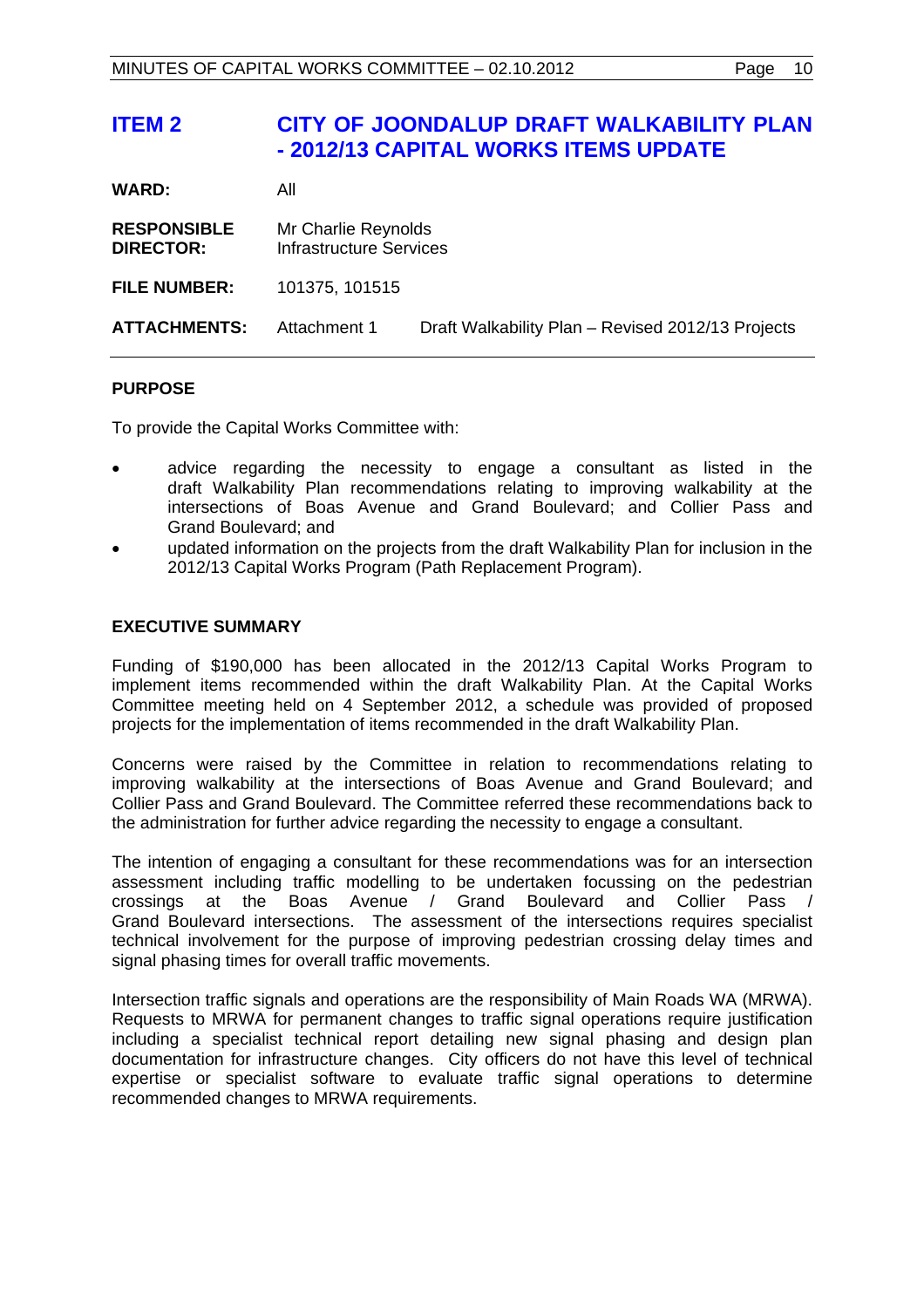In light of the feedback received from the Capital Works Committee meeting held on 4 September 2012 it is recommended that these projects are considered at a later date following finalisation of the draft Walkability Plan.

It is recommended that the Capital Works Committee notes the replacement of the traffic signal investigations with the following projects:

- Install a new pedestrian crossing on Whitfords Avenue linking Yellagonga Park Trail; and
- Install tactile ground indicators for a 'Continuous Path of Travel' for all traffic signal crossings on key walking routes. Three signalised intersections to be treated.

Attachment 1 includes details of the draft Walkability Plan revised Capital Works projects for 2012/13.

*It is recommended that the Capital Works Committee NOTES the revised projects from the draft Walkability Plan detailed in Attachment 1 to this Report to be undertaken in the 2012/13 Capital Works Program (Path Replacement Program).* 

## **BACKGROUND**

The draft Walkability Plan is currently being compiled and is due to be presented to Council for approval to release the plan for public consultation in November 2012 with the final Walkability Plan scheduled to be presented to Council for endorsement in December.

A number of infrastructure items that aim to improve walkability and trails access within the draft Walkability Plan Study Areas have been identified through site investigations and audits that have been undertaken as part of the project.

Funding of \$190,000 has been allocated in the 2012/13 Capital Works Program *(Path Replacement Program)* to implement items recommended within the draft Walkability Plan. However as the plan will not be considered by Council until December there is a risk that projects will not be completed within the 2012/13 financial year.

In order to ensure that projects commence in a timely manner and that funds are expended within the 2012/13 financial year a report was presented to the Capital Works Committee on 4 September 2012 which provided a schedule of infrastructure items to be included in the 2012/13 Capital Works Program. At that meeting the Committee requested further advice on the draft Walkability Plan recommendations relating to improving walkability at the intersections of Boas Avenue and Grand Boulevard; and Collier Pass and Grand Boulevard.

## **DETAILS**

At the Capital Works Committee meeting held on 4 September 2012 a schedule was provided of proposed projects for the implementation of items recommended in the draft Walkability Plan. Concerns were raised by the Committee in relation to two recommendations and the necessity to engage a consultant. In summary, the draft Walkability Plan recommendations relating to 8 and 9 were as follows: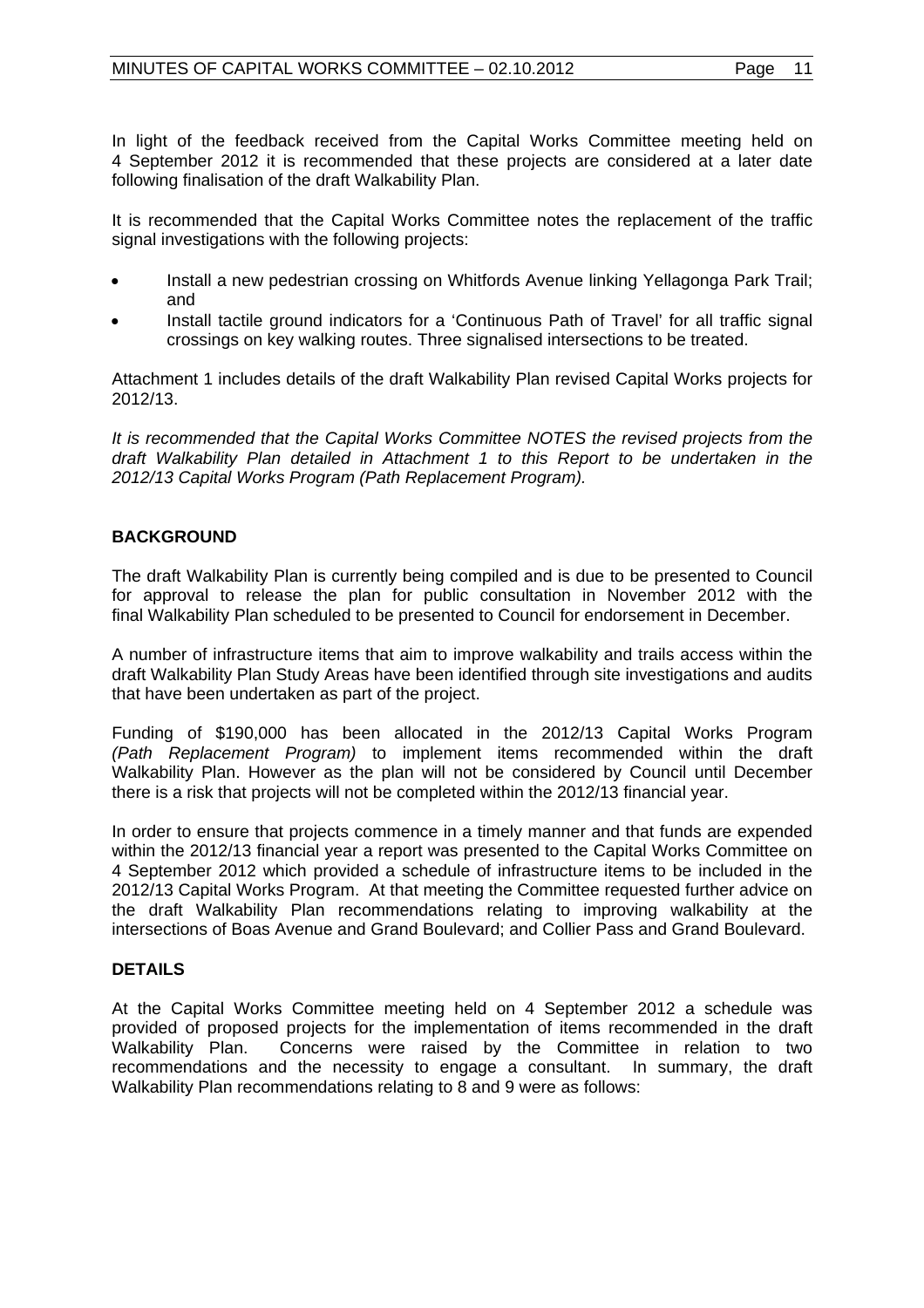| No. | Draft Walkability Plan<br>Recommendation                                                                                                        | <b>Project Detail</b>                                                                                                                                                                                                                                                                              | Proposed<br><b>Budget</b><br>2012/13 |
|-----|-------------------------------------------------------------------------------------------------------------------------------------------------|----------------------------------------------------------------------------------------------------------------------------------------------------------------------------------------------------------------------------------------------------------------------------------------------------|--------------------------------------|
| 8   | Investigate the performance<br>of the intersection at Boas<br>Grand<br>and<br>Avenue<br>Boulevard to determine the<br>best pedestrian outcome.  | Engage a consultant to undertake a<br>study to determine the best approach<br>improving walkability at<br>to<br>the<br>intersection of Boas Avenue and Grand<br>Boulevard taking into consideration<br>traffic management models and future<br>City Centre Plans.<br>Investigation / design only.  | \$25,000                             |
| 9   | Investigate the performance<br>of the intersection at Collier<br>Pass and Grand Boulevard<br>determine the<br>best<br>to<br>pedestrian outcome. | Engage a consultant to undertake a<br>study to determine the best approach<br>improving walkability at<br>the<br>to<br>intersection of Collier Pass and Grand<br>Boulevard taking into consideration<br>traffic management models and future<br>City Centre Plans.<br>Investigation / design only. | \$25,000                             |

The requirement to engage a consultant was for traffic modelling to be undertaken focussing on the pedestrian crossings at the intersections of Boas Avenue / Grand Boulevard and Collier Pass / Grand Boulevard. The modelling would include an assessment of vehicle and pedestrian traffic at the intersections and specialist technical assessments for the purpose of improving pedestrian crossing delay times and signal phasing times.

The traffic signal infrastructure and operations at the intersections are the responsibility of Main Roads WA (MRWA). Requests for permanent changes to traffic signal operations, either minor or major will require justification including a specialist technical report detailing new signal phasing and design plan documentation for infrastructure modifications that may be required. City officers do not have this level of technical expertise or specialist software to evaluate traffic signal operations in detail and recommend changes to MRWA. Requested changes to traffic signal operations without appropriate detailed information are unlikely to be approved by MRWA.

## **Issues and options considered:**

The projects for inclusion in the 2012/13 Capital Works Program (Path Replacement Program) have been chosen based on a determination of those projects most likely to be able to be completed in 2012/13. The two projects listed as Recommendation Numbers 8 and 9 would involve investigation of vehicle and pedestrian traffic at key intersections that may lead to further actions in 2013/14 and beyond.

The options available to the Capital Works Committee include:

- 1 Proceed with the intersection assessment and traffic modelling at the intersections of Boas Avenue / Grand Boulevard and Collier Pass / Grand Boulevard in 2012/13 as previously proposed; or
- 2 Replace the intersection assessment and traffic modelling with the following Projects: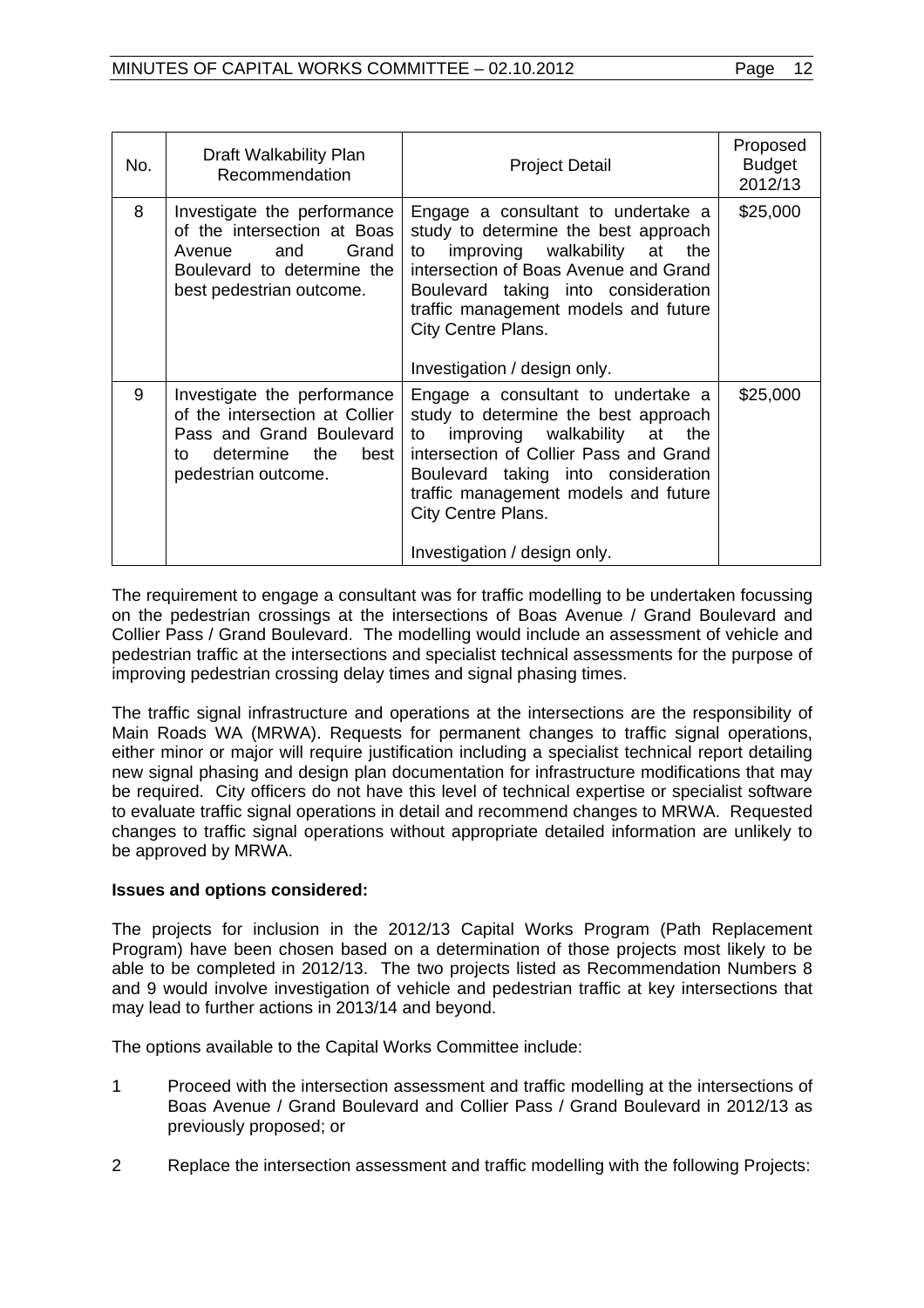- Install a new pedestrian crossing on Whitfords Avenue linking Yellagonga Park Trail; and
- Install tactile ground indicators for a 'Continuous Path of Travel' for all traffic signal crossings on key walking routes. Three signalised intersections to be treated.

The preferred option is for the traffic modelling to be replaced with the projects listed above as detailed in Attachment 1.

## **Legislation/Strategic Plan/Policy Implications**

**Legislation** Not Applicable.

**Strategic Plan** 

- **Key Focus Area:** Community Wellbeing.
- **Objective:** To ensure the City's facilities and services are of a high quality and accessible to everyone.

#### **Policy:**

The development of the City's draft Walkability Plan is consistent with the objectives of the City's Sustainability Policy.

#### **Risk Management Considerations:**

Given that the Walkability Plan will not be finalised until late 2012, there is a risk that the funds allocated in the 2012/13 Capital Works Program (Path Replacement Program) for projects from the draft Walkability Plan will not be completed in the Financial Year.

#### **Financial/Budget Implications:**

\$190,000 has been allocated within the Path Replacement Program of the 2012/13 Capital Works Program to implement items recommended within the draft Walkability Plan.

| <b>Account No:</b>           | FPR2142                         |
|------------------------------|---------------------------------|
| <b>Budget Item:</b>          | <b>Walkability Plan Project</b> |
| <b>Budget Amount:</b>        | \$190,000                       |
| <b>Amount Spent To Date:</b> | \$0                             |
| <b>Balance:</b>              | \$190,000                       |

All figures quoted in this report are exclusive of GST.

#### **Regional Significance:**

The City of Joondalup is the major City Centre in the north west region, and is well serviced by an integrated public transport system and regional roads. The development of a Walkability Plan will strengthen the City's position in the region by providing a comprehensive, coordinated, and improved network of walk and recreational paths for all residents and visitors to the City Centre and the region.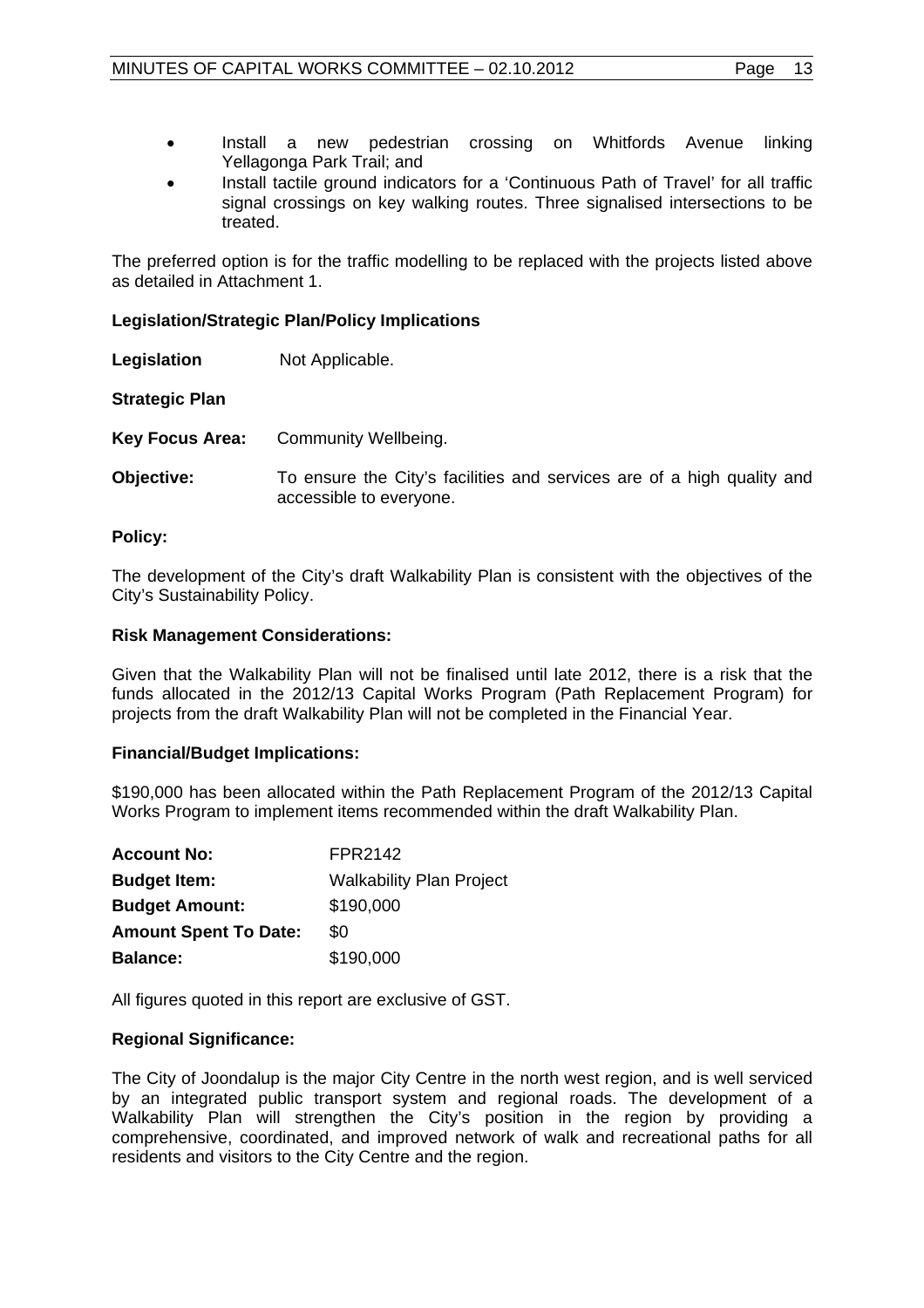## **Sustainability Implications:**

There are a number of sustainability implications and benefits associated with the development of the City's draft Walkability Plan including:

#### **Environmental**

Reduced air pollution – walking reduces short car trips, which are four times more polluting than longer car trips per kilometre.

#### Economic

Attraction of Tourism – walking in both cities and elsewhere is a major element in the tourism sector.

#### Social

Social cohesiveness – pedestrian filled streets encourage social interaction and a sense of community.

#### **Consultation:**

The recommendations for the 2012/13 Capital Works Program (Path Replacement Program) outlined in Attachment 1 have been developed as a result of site investigations and audits, outcomes of community and stakeholder consultation and internal consultation.

#### **COMMENT**

The draft Walkability Plan will be completed and submitted to Council late in 2012 and will include a number of recommendations through until 2017/18.

Given that \$190,000 has been allocated for projects within the draft Walkability Plan in the 2012/13 Capital Works Program (Paths Program) it is considered prudent to progress the 2012/13 recommendations in order to allow adequate time for the projects to be fully scoped and implemented in 2012/13.

## **VOTING REQUIREMENTS**

Simple Majority.

**MOVED Cr Hamilton-Prime SECONDED Cr Taylor that the Capital Works Committee NOTES the revised projects from the draft Walkability Plan detailed in Attachment 1 to be undertaken in the 2012/13 Capital Works Program (Path Replacement Program).** 

#### **The Motion was Put and CARRIED (4/0) CARRIED (4/0)**

**In favour of the Motion:** Crs McLean, Corr, Hamilton-Prime and Taylor.

*Appendix 2 refers To access this attachment on electronic document, click here:<Attach2agnCWC021012.pdf>*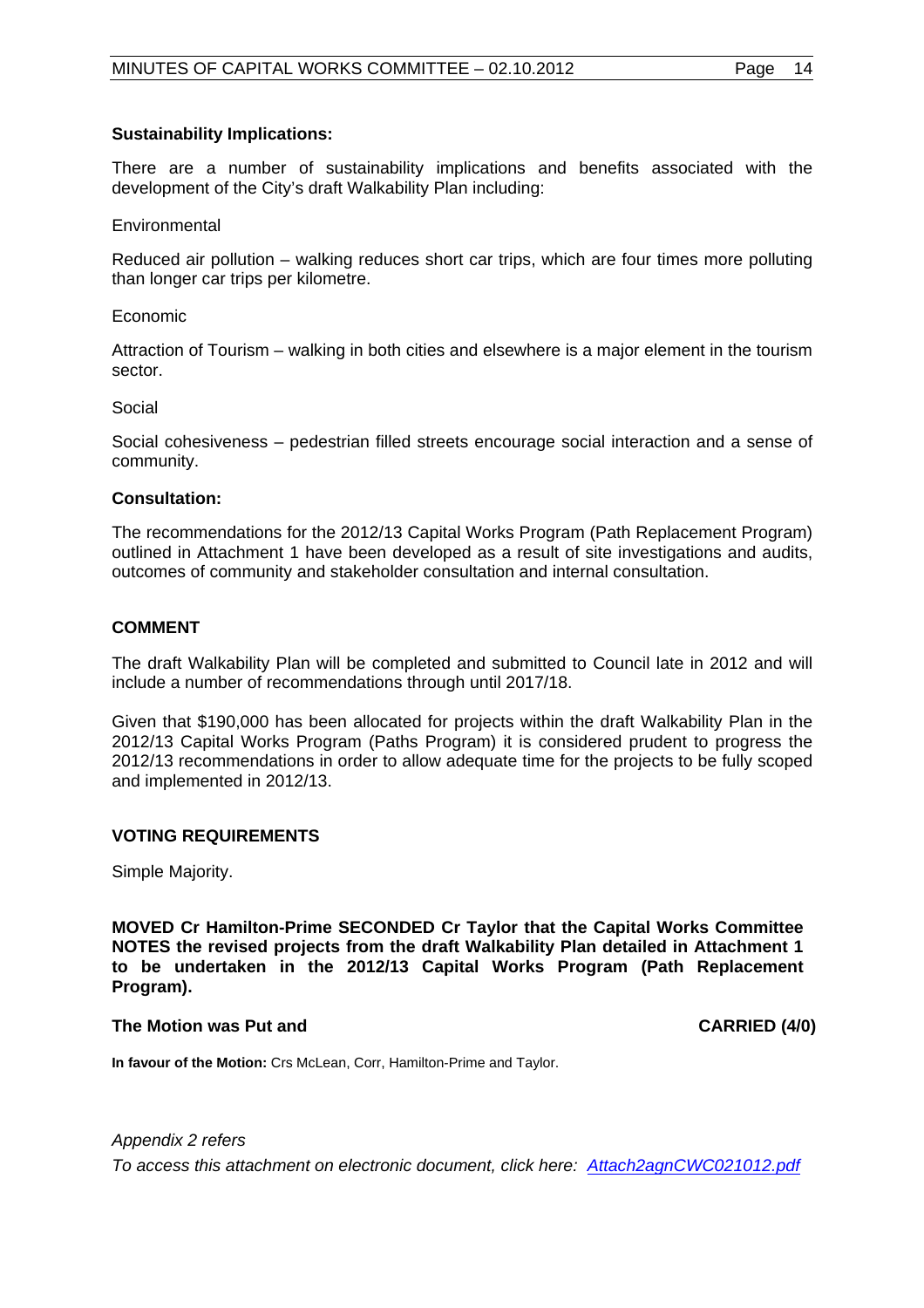# <span id="page-14-0"></span>**ITEM 3 UPDATE ON 2012/13 CAPITAL WORKS PROGRAM**

| <b>WARD:</b>                           | All                                                   |                                      |
|----------------------------------------|-------------------------------------------------------|--------------------------------------|
| <b>RESPONSIBLE</b><br><b>DIRECTOR:</b> | Mr Charlie Reynolds<br><b>Infrastructure Services</b> |                                      |
| <b>FILE NUMBER:</b>                    | 102496, 101515                                        |                                      |
| <b>ATTACHMENTS:</b>                    | Attachment 1                                          | Capital Works Project Report 2012/13 |

## **PURPOSE**

The purpose of this report is to provide the Capital Works Committee with an update on the 2012/13 Capital Works Program.

#### **EXECUTIVE SUMMARY**

The Capital Works Project Report for the 2012/13 program, as at 24 September 2012, is attached.

*It is recommended that the Capital Works Committee NOTES the report on the Capital Works Projects for 2012/13 forming Attachment 1 to this Report.* 

## **BACKGROUND**

At its meeting held on 15 May 2012 (CJ094-05/12 refers), Council resolved *inter alia* to establish a Capital Works Committee to:

- Oversee the monthly progress of the City's annual Capital Works Program and review of the City's Five Year Capital Works Program;
- Oversee the long term planning of major capital works projects not being the role of a Council Committee established for such purposes; and
- Consider recommendations to modify the City's Capital Works.

## **DETAILS**

The Capital Works Project Report for the 2012/13 program, as at 24 September 2012, is attached as Attachment 1.

#### **Issues and options considered:**

Not Applicable.

#### **Legislation/Strategic Plan/Policy Implications**

**Legislation** Sections 5.17 and 6.8 of the *Local Government Act 1995.*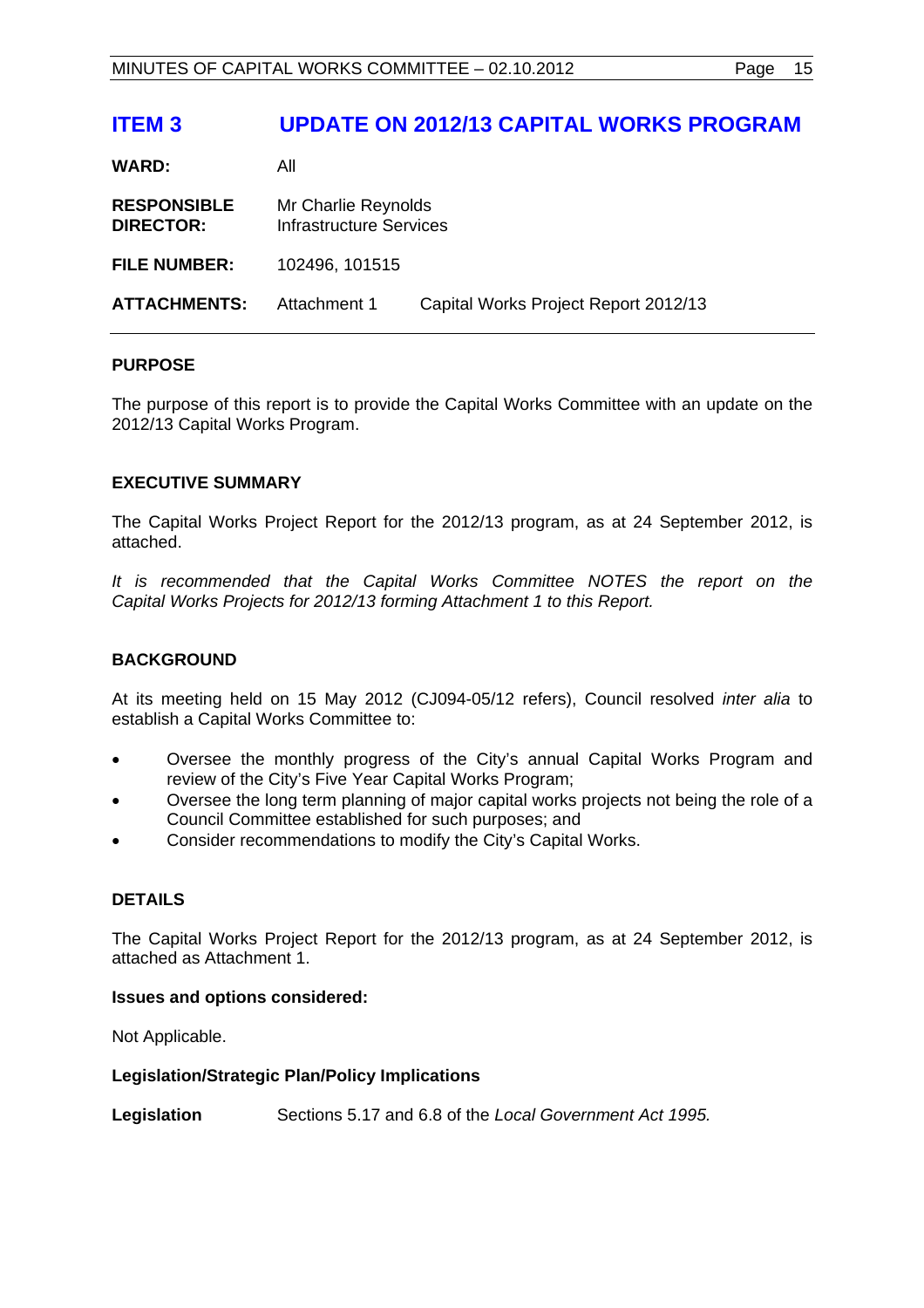## MINUTES OF CAPITAL WORKS COMMITTEE - 02.10.2012 Page 16

A Committee cannot make decisions, on behalf of the Council, that require an absolute majority decision (Section 5.17 of the *Local Government Act 1995)*, in which case, and in accordance with Section 6.8 of the *Local Government Act 1995,* includes approving expenditure not included in the City's Annual Budget. The Capital Works Committee could only recommend to the Council to approve or modify capital works projects.

## **Strategic Plan**

**Key Focus Area:** Leadership and Governance.

**Objective:** 1.3 – To lead and manage the City effectively.

**Policy:** Not Applicable.

## **Risk Management Considerations:**

Not Applicable.

## **Financial/Budget Implications:**

Not Applicable.

## **Regional Significance:**

Not Applicable.

#### **Sustainability Implications:**

Not Applicable.

#### **Consultation:**

Not Applicable.

## **COMMENT**

The Capital Works Project Report for the 2012/13 program provides an update on the capital work activities undertaken as at 24 September 2012.

## **VOTING REQUIREMENTS**

Simple Majority.

**MOVED Cr Hamilton-Prime SECONDED Cr Taylor that the Capital Works Committee NOTES the report on the Capital Works Projects for 2012/2013 forming Attachment 1 to this Report.** 

#### **The Motion was Put and CARRIED (4/0) CARRIED (4/0)**

**In favour of the Motion:** Crs McLean, Corr, Hamilton-Prime and Taylor.

## *Appendix 3 refers*

*To access this attachment on electronic document, click here:<Attach3agnCWC021012.pdf>*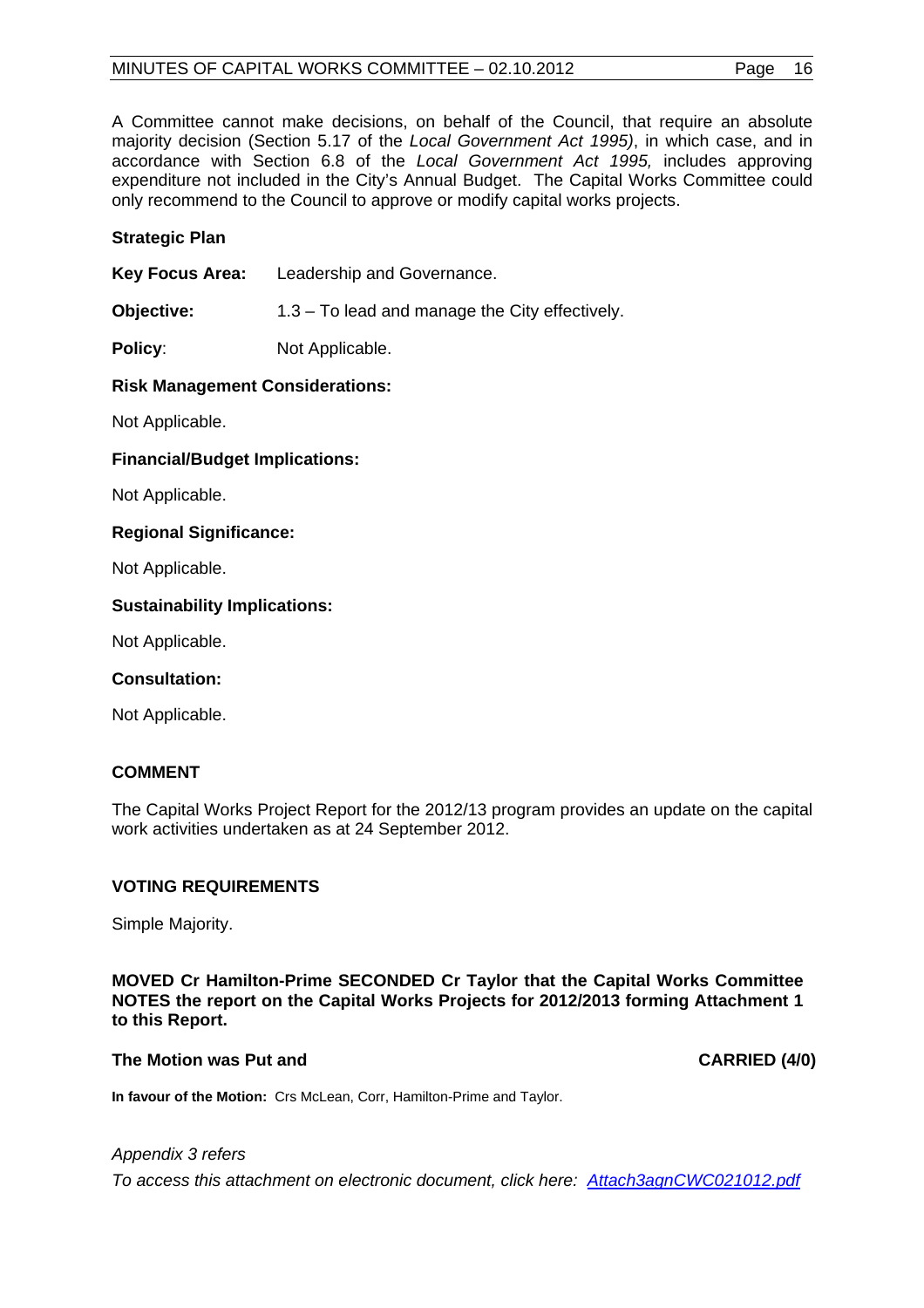# <span id="page-16-0"></span>**ITEM 4 MONTHLY CAPITAL WORKS PROJECTS REPORT**

| <b>WARD:</b>                           | All                                                                          |                                                                                                                                                                                                          |  |
|----------------------------------------|------------------------------------------------------------------------------|----------------------------------------------------------------------------------------------------------------------------------------------------------------------------------------------------------|--|
| <b>RESPONSIBLE</b><br><b>DIRECTOR:</b> | Mr Charlie Reynolds<br>Infrastructure Services                               |                                                                                                                                                                                                          |  |
| <b>FILE NUMBER:</b>                    |                                                                              | 102496, 101515, 02111, 03309, 10230, 00468, 55541, 22103                                                                                                                                                 |  |
| <b>ATTACHMENTS:</b>                    | Attachment 1<br>Attachment 2<br>Attachment 3<br>Attachment 4<br>Attachment 5 | Oceanside Promenade Redevelopment<br><b>Moore Drive Duplication</b><br><b>Currambine Community Centre and Delamere Park</b><br>Construction<br>Tom Simpson Park Upgrade<br><b>Mirror Park Skate Park</b> |  |

#### **PURPOSE**

The purpose of this report is to provide the Capital Works Committee with monthly project status reports for capital works projects.

## **EXECUTIVE SUMMARY**

At the Capital Works Committee meeting held on 7 August 2012 the Committee determined which capital works project reports were required and the frequency of reporting. The monthly project reports are attached.

*It is recommended that the Capital Works Committee NOTES the monthly capital works project reports as detailed in Attachments 1 to 6 to this Report.*

## **BACKGROUND**

At its meeting held on 7 August 2012 the Capital Works Committee requested that the following project reports be provided on a monthly basis:

- Oceanside Promenade redevelopment;
- Moore Drive duplication;
- Currambine Community Centre and Delamere Park construction;
- Tom Simpson Park upgrade;
- Entry statements;
- Mirror Park skate park.

#### **DETAILS**

At its meeting held on 7 August 2012 the Capital Works Committee determined which capital works project reports were required to be submitted on a monthly and quarterly basis. A summary of each project and its current status is detailed below, with more detailed information in the attached project reports.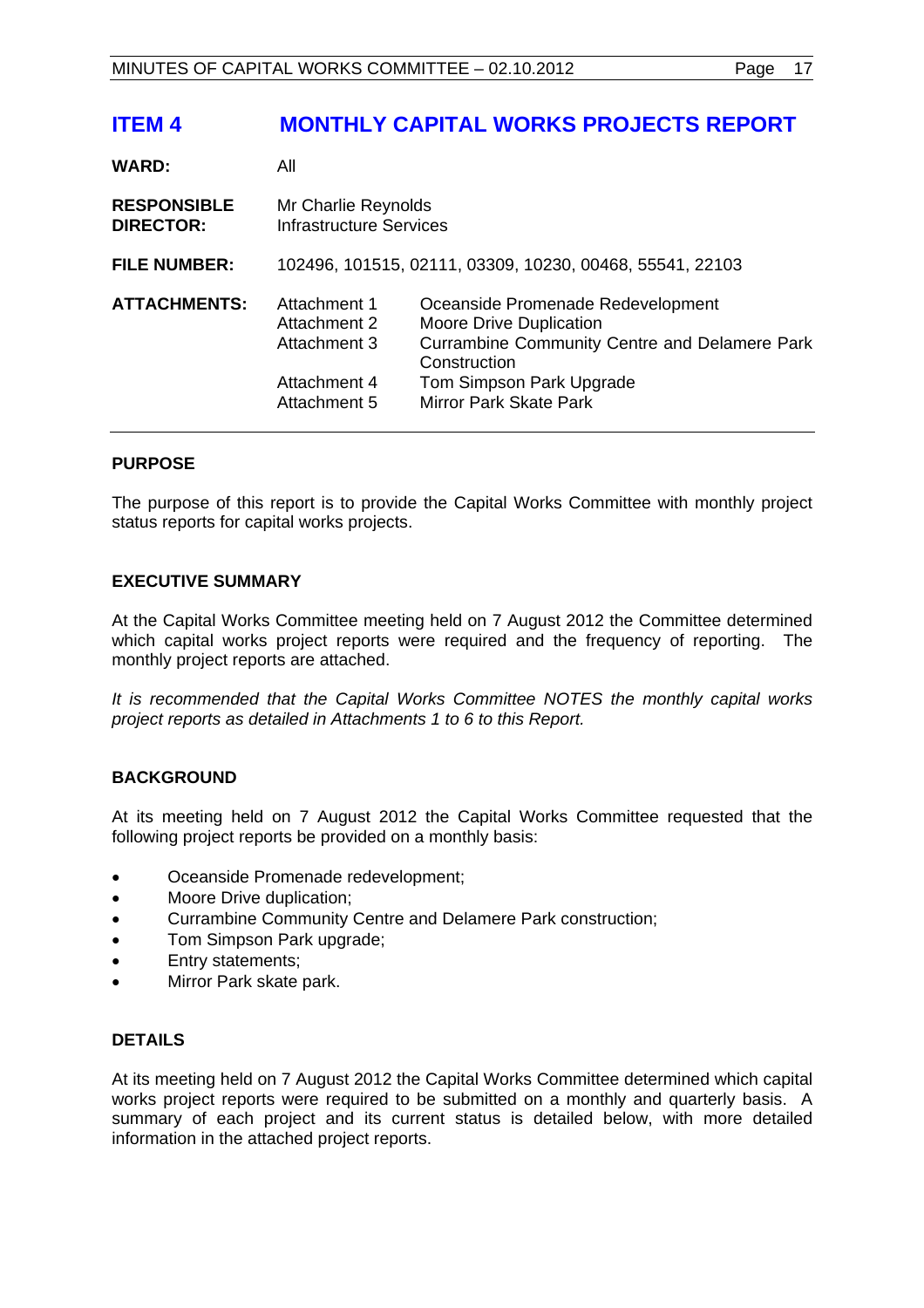# Oceanside Promenade Redevelopment

| Project description:           | The redevelopment of Oceanside Promenade in accordance<br>with the final concept plan, as approved by Council on<br>17 May 2011 (CJ092-05/11 refers).                                                                                                                                                                                                       |
|--------------------------------|-------------------------------------------------------------------------------------------------------------------------------------------------------------------------------------------------------------------------------------------------------------------------------------------------------------------------------------------------------------|
| <b>Current status:</b>         | Contractor to start on site 2 October 2012.                                                                                                                                                                                                                                                                                                                 |
| Changes to scope:              | The original budget of \$380,000 was based on a design that<br>incorporated a narrow carriageway width to limit road widening<br>and reduce costs. In order to comply with the outcomes of a<br>road safety audit the road widths were significantly increased.<br>This was one of four options presented to Council in April 2012<br>(CJ065-04/12 refers). |
| <b>Moore Drive Duplication</b> |                                                                                                                                                                                                                                                                                                                                                             |
| Project description:           | Construction of a second carriageway on Moore Drive from<br>Connolly Drive to Joondalup Drive.                                                                                                                                                                                                                                                              |
| <b>Current status:</b>         | Construction is currently one week behind, which is expected<br>to be caught up by the contractor.                                                                                                                                                                                                                                                          |
| Changes to scope:              | Not Applicable.                                                                                                                                                                                                                                                                                                                                             |
|                                | <b>Currambine Community Centre and Delamere Park Construction</b>                                                                                                                                                                                                                                                                                           |
| Project description:           | Design, tender and project management of the construction of<br>Currambine Community Centre and a new park and car park at<br>Delamere Park.                                                                                                                                                                                                                |
| <b>Current status:</b>         | Works due to commence in October. Pre-start meeting held<br>with contractor.                                                                                                                                                                                                                                                                                |
| Changes to scope:              | Complete end September 2013.                                                                                                                                                                                                                                                                                                                                |
| Tom Simpson Park Upgrade       |                                                                                                                                                                                                                                                                                                                                                             |
| Project description:           | Redevelopment of Tom Simpson Park in accordance with the<br>final concept plan, as approved by Council on 17 May 2011<br>(CJ092-05/11 refers).                                                                                                                                                                                                              |
| <b>Current status:</b>         | Works to new playground in southern section to start<br>27 September 2012. Works to northern section to start<br>12 October 2012. The Park will be closed to the public for<br>10 weeks.                                                                                                                                                                    |
| Changes to scope:              | Work to the northern section of Tom Simpson Park can only be<br>completed when Oceanside Promenade is completed in<br>December 2012.                                                                                                                                                                                                                        |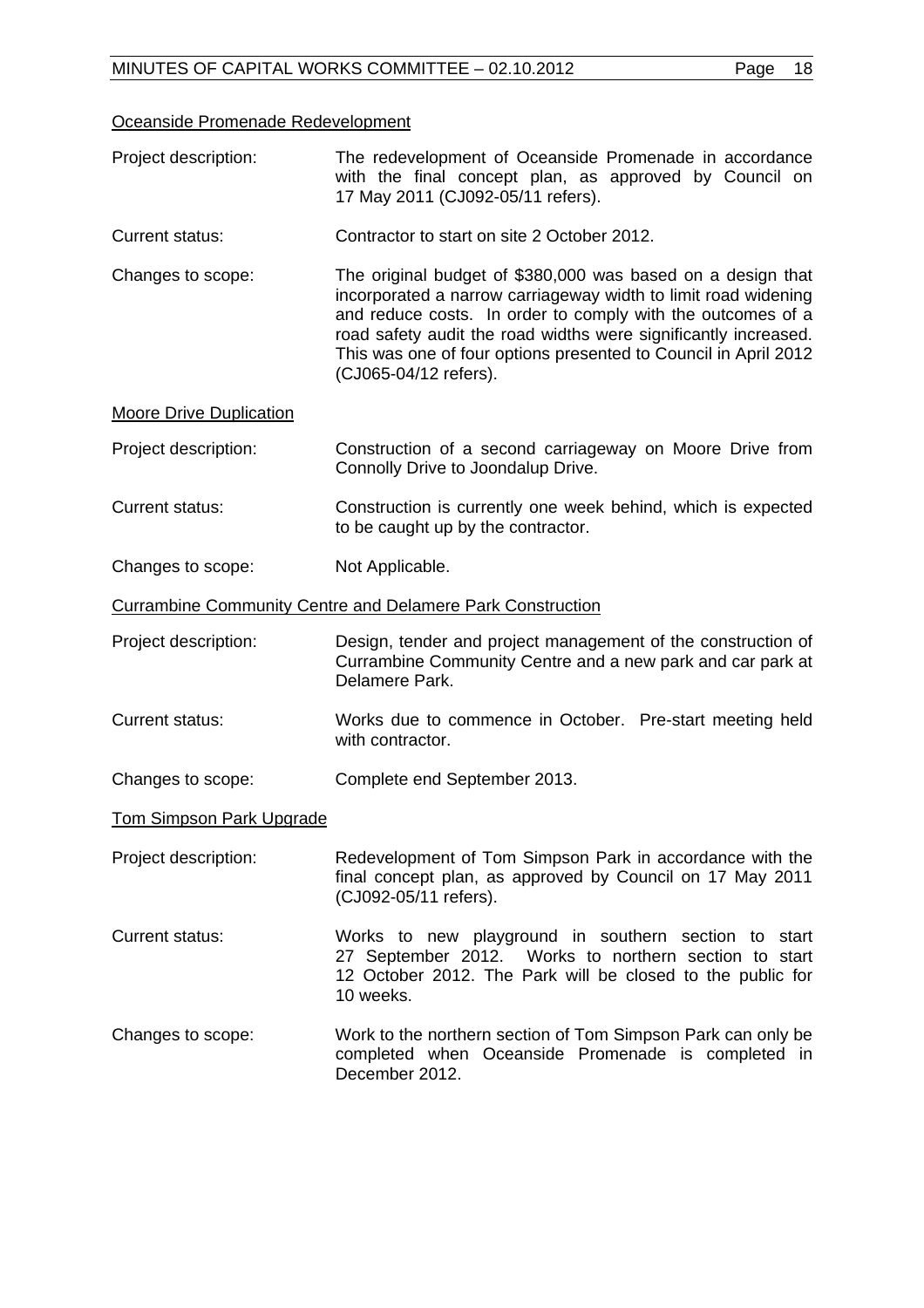## **Entry Statements**

See separate report on agenda for current status of this project.

#### Mirror Park Skate Park

| Project description: | Construction of a skate park facility at Mirror Park, Ocean Reef<br>in accordance with Council resolution CJ099-06/11. |
|----------------------|------------------------------------------------------------------------------------------------------------------------|
| Current status:      | Contractor started on site 17 September 2012; progressing<br>according to plan.                                        |

Changes to scope: Not Applicable.

## **Legislation/Strategic Plan/Policy Implications**

**Legislation** Sections 5.17 and 6.8 of the *Local Government Act 1995.* 

A Committee cannot make decisions, on behalf of the Council, that require an absolute majority decision (Section 5.17 of the *Local Government Act 1995)*, in which case, and in accordance with Section 6.8 of the *Local Government Act 1995,* includes approving expenditure not included in the City's Annual Budget. The Capital Works Committee could only recommend to the Council to approve or modify capital works projects.

## **Strategic Plan**

**Key Focus Area:** Leadership and Governance.

**Objective:** 1.3 - To lead and manage the City effectively.

**Policy:** Not Applicable.

## **Risk Management Considerations:**

Not Applicable.

## **Financial/Budget Implications:**

Not Applicable.

## **Financial/Budget Implications:**

Not Applicable.

## **Regional Significance:**

Not Applicable.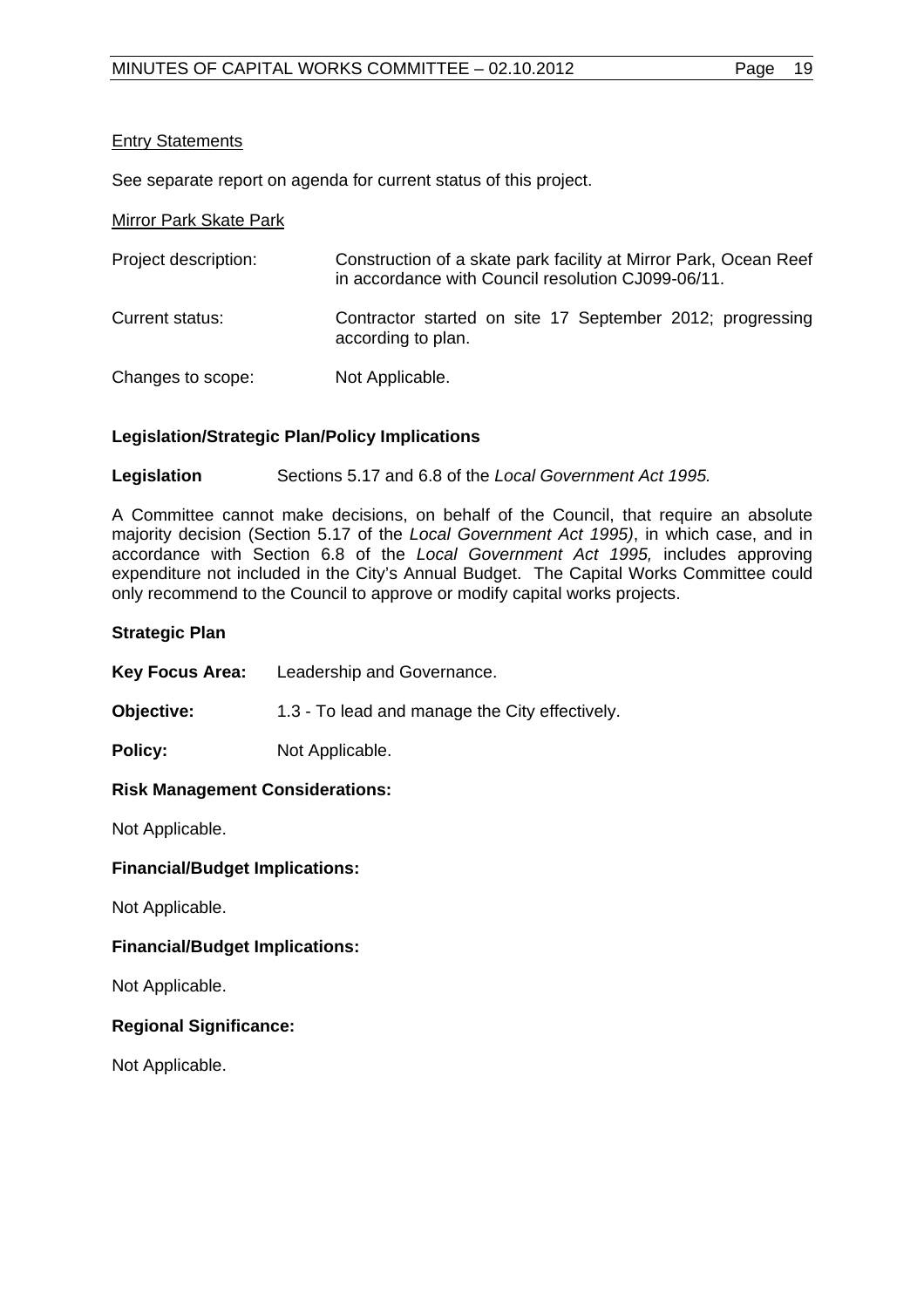## **Sustainability Implications:**

Not Applicable.

## **Consultation:**

Not Applicable.

#### **COMMENT**

The attached capital works project reports provide an update on the activities undertaken in the last month.

#### **VOTING REQUIREMENTS**

Simple Majority.

**MOVED Cr Hamilton-Prime SECONDED Cr Taylor that the Capital Works Committee NOTES the monthly capital works project reports as detailed in Attachments 1 to 6 to this Report.**

#### The Motion was Put and **CARRIED** (4/0)

**In favour of the Motion:** Crs McLean, Corr, Hamilton-Prime and Taylor.

*Appendix 4 refers* 

*To access this attachment on electronic document, click here: <Attach4agnCWC021012.pdf>*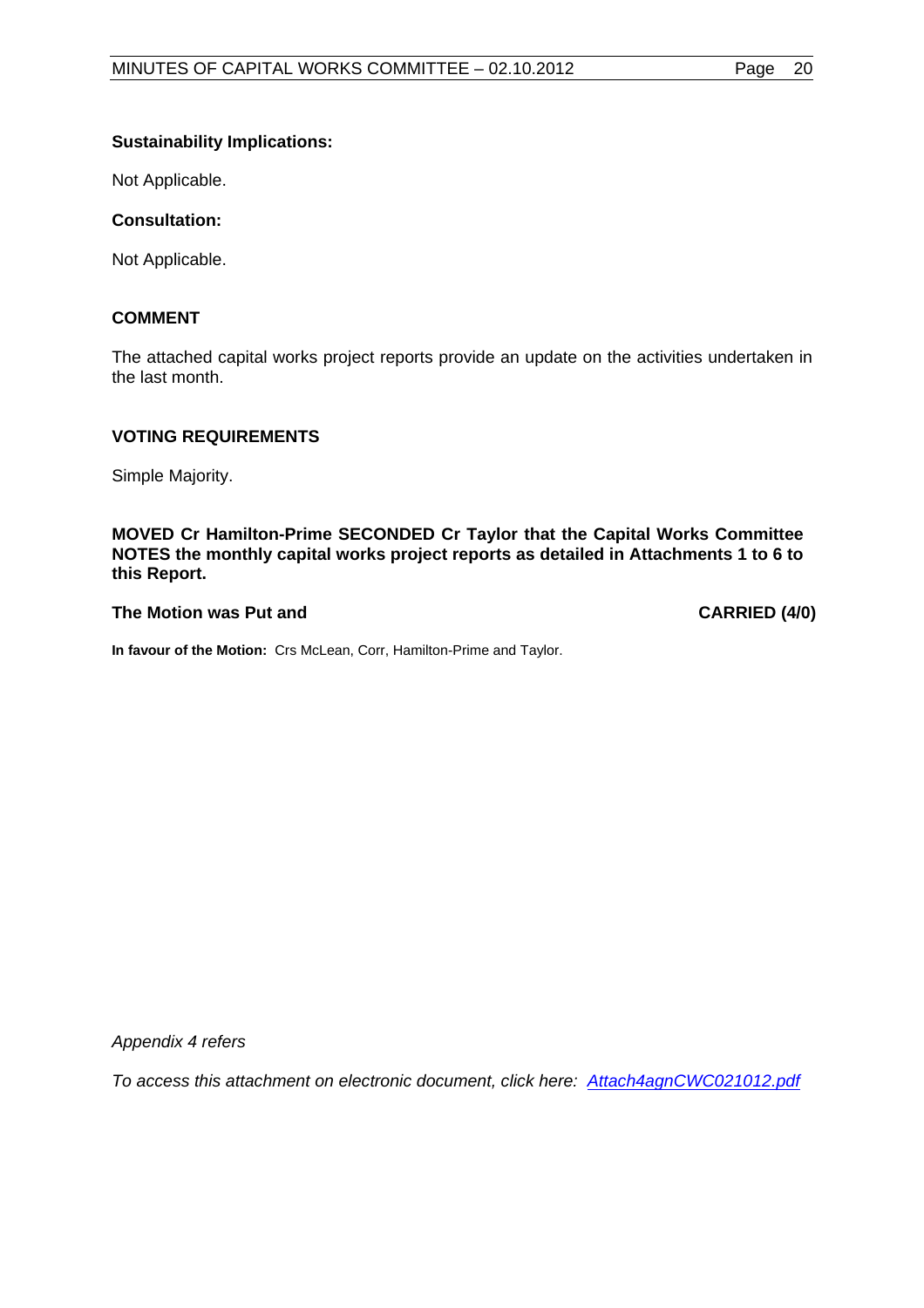# <span id="page-20-0"></span>**ITEM 5 ENTRY STATEMENTS**

| <b>WARD:</b> | All |
|--------------|-----|
|              |     |

| <b>RESPONSIBLE</b><br><b>DIRECTOR:</b> | Mr Charlie Reynolds<br><b>Infrastructure Services</b> |
|----------------------------------------|-------------------------------------------------------|
| <b>FILE NUMBER:</b>                    | 102315, 101515, 55541, 102623                         |
| <b>ATTACHMENTS:</b>                    | Nil.                                                  |

#### **PURPOSE**

To provide an update to Council on the progress of the installation of entry statements for the northern and southern entrances to the City.

#### **EXECUTIVE SUMMARY**

Tenders were advertised on 31 March 2012, through state wide public notice, for the provision of City entry statements and associated landscaping works. The tender period was for two weeks and tenders closed on 18 April 2012 with quotes ranging from \$572,691 to \$885,987.

The tenders were evaluated and declined as all were over the allocated budget and the evaluation panel concluded that none of the tenders submitted provided value to the City, taking into account the budget for the project.

Following evaluation of the tenders the scope of works were revised and reduced to fit the budget. This included the City undertaking the paving and landscaping works and a change to the construction materials. A Quantity Surveyor was engaged by the City to provide an Opinion of Probable Cost of the revised scope of works which was \$477,000 and excluded the following:

- Excavation in rock or other poor ground conditions;
- Diversion of existing services;
- Escalation beyond September 2012;
- Professional fees;
- Contingency Allowances;
- Landscaping and irrigation.

While the costs of some of these exclusions are unknown, a contingency allowance of \$24,000 and an estimated cost of landscaping and irrigation of \$25,000 increases the probable cost total to \$526,000; exceeding the remaining budget amount by \$196,000.

This represents a cost of \$263,000 per entry statement and is not considered value for money.

It is suggested that Council does not proceed with the project for the installation of entry statements at the northern and southern entrances to the City and reviews the concept design and project scope.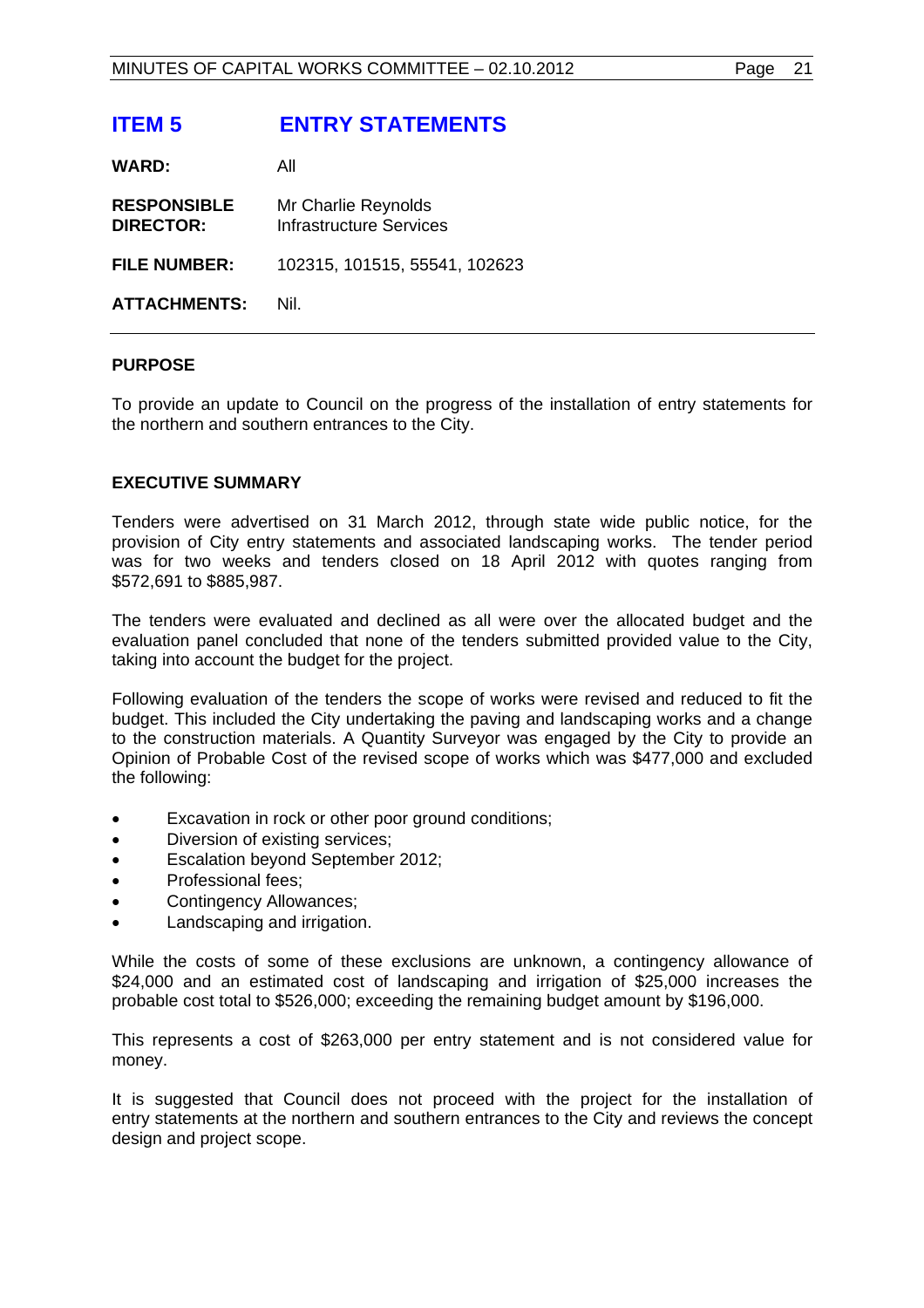*It is therefore recommended that Council REQUESTS the Chief Executive Officer to review the concept design and project scope for two entry statements for the City of Joondalup on Marmion Avenue at the following locations:* 

- *1 North of Beach Road;*
- *2 Adjacent to the northern boundary of Cranston Park,*

*and provide a further report for Council's consideration.* 

## **BACKGROUND**

Entry statements have been considered by the City over many years and in 2007 the City appointed a Landscape Architect, UDLA, to design the entry statements. UDLA attended a number of Strategy Sessions and conducted workshops with Elected Members to assist with the development of the preferred design. Following the final session with Elected Members on 19 August 2008, UDLA prepared a report which provided detailed design drawings and documentation. Subsequently, at its meeting held on 17 February 2009, Council resolved to:

- *1 ENDORSE the concept design for the Entry Statements for the City of Joondalup; and*
- *2 LIST for consideration in the Draft budget 2009/2010 an amount of \$375,750 for Entry Statements.*

An amount of \$375,750 was included in the City's 2009/10 Capital Works Program for the construction of three entry statements. A revised cost estimate was provided from UDLA and it was determined that insufficient funds were available for the construction of three entry statements as originally proposed. However, sufficient funds were available to construct two entry statements, with the total cost of construction estimated to be \$293,894.

At its meeting held on 16 February 2010 it was resolved that Council:

*APPROVES the construction of two entry statements on Marmion Avenue at the following locations:* 

- *1 North of Beach Road; and*
- *2 Adjacent to the northern boundary of Cranston Park.*

The southern location is to the north of the intersection with Beach Road and Marmion Avenue, Duncraig and the northern location is approximately 250 metres north of the intersection with Kinross Drive and Burns Beach Road, Kinross.

The southern entry statement falls under Main Roads WA (MRWA) jurisdiction and therefore the City sought approval from MRWA for the construction. Unfortunately, approval was not granted based on the following criteria:

- Nothing to be installed within the median;
- No reflective signage on posts to be installed; and
- Minimum clear zone of six metres from the edge of the road. This essentially eliminated the possibility of any structure being placed anywhere in the road reserve.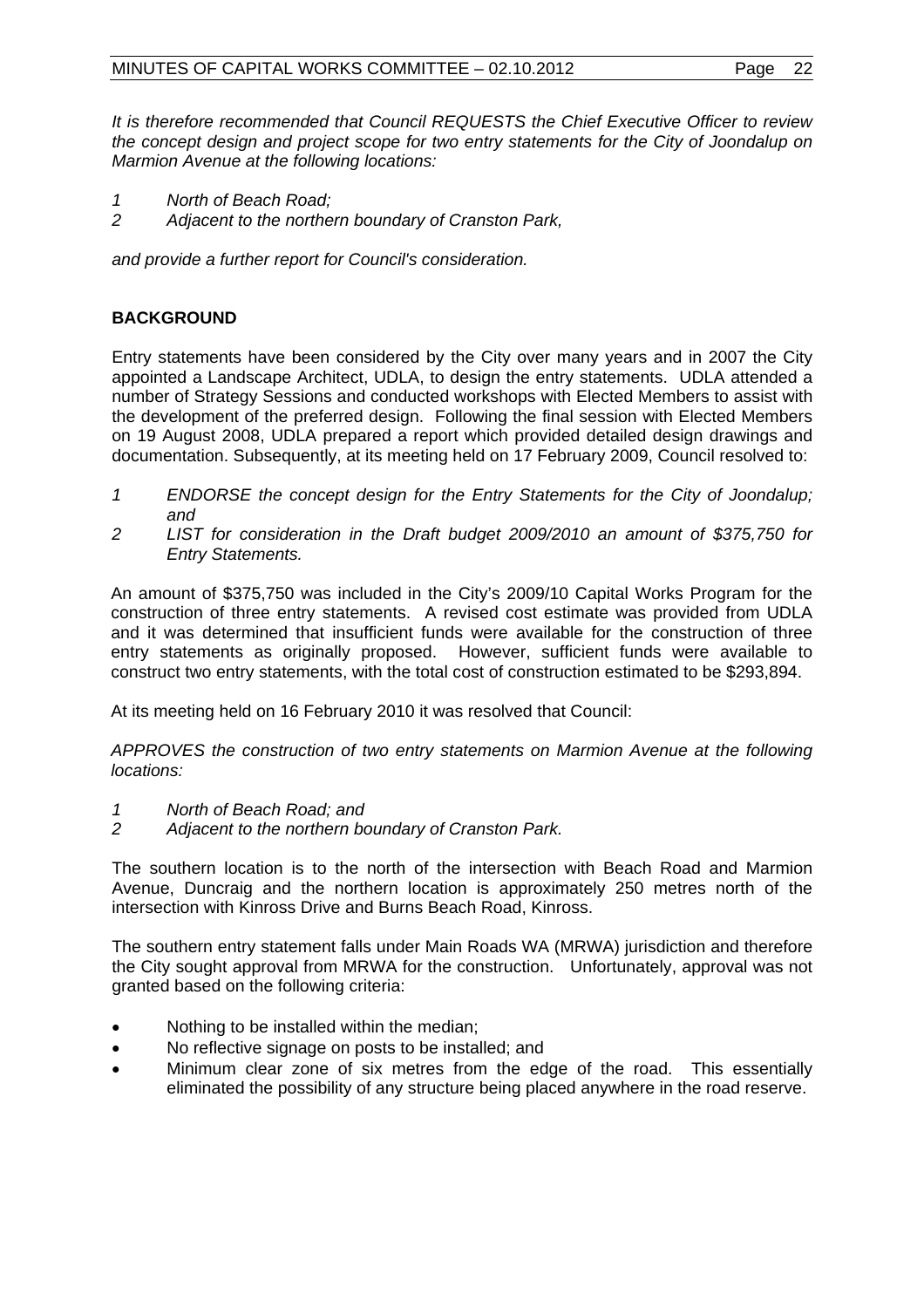Options for amending the design were discussed with UDLA and the design was revised to include wire rope crash barriers.

Following a risk assessment of the southern entry statement and extensive discussions with MRWA, approval was finally granted to construct the southern entry statement provided that it was protected by wire rope barrier with a two metre offset and a 1.5 metre deflection for the length of the barrier. UDLA revised the designs accordingly. The revised cost estimate for both entry statements was \$370,000.

## **DETAILS**

Delays in receiving MRWA approval for the southern entry statement led to the project being carried forward from 2011/12 to the 2012/13 Capital Works Program. The budget amount is \$340,000.

Tenders were advertised on 31 March 2012, through state wide public notice, for the provision of City entry statements and associated landscaping works. The tender period was for two weeks and tenders closed on 18 April 2012 with prices ranging from \$572,691 to \$885,987.

The tenders were evaluated and declined as all were over the allocated budget and the evaluation panel concluded that none of the tenders submitted provided value to the City, taking into account the budget for the project.

UDLA were requested to revise and reduce the scope of works to fit the budget to allow another tender to be recalled. The main changes to the scope included:

- Reconstituted limestone walls rather than natural limestone blocks;
- Aluminium Interpretive poles rather than mild steel; and
- Paving and soft landscaping removed (to be undertaken by the City).

A Quantity Surveyor provided an Opinion of Probable Cost (dated 14 September 2012) showing an estimated construction cost of \$477,000. This cost does not include:

- Excavation in rock or other poor ground conditions;
- Diversion of existing services;
- Escalation beyond September 2012;
- Professional fees;
- Contingency Allowances; and
- Landscaping and irrigation.

While the costs of some of these exclusions are unknown a contingency allowance of \$24,000 and an estimated cost of landscaping and irrigation of \$25,000 using contracted rates increases the probable cost total to \$526,000 exceeding the remaining budget amount by \$196,000.

This represents a cost of \$263,000 per entry statement and is not considered value for money.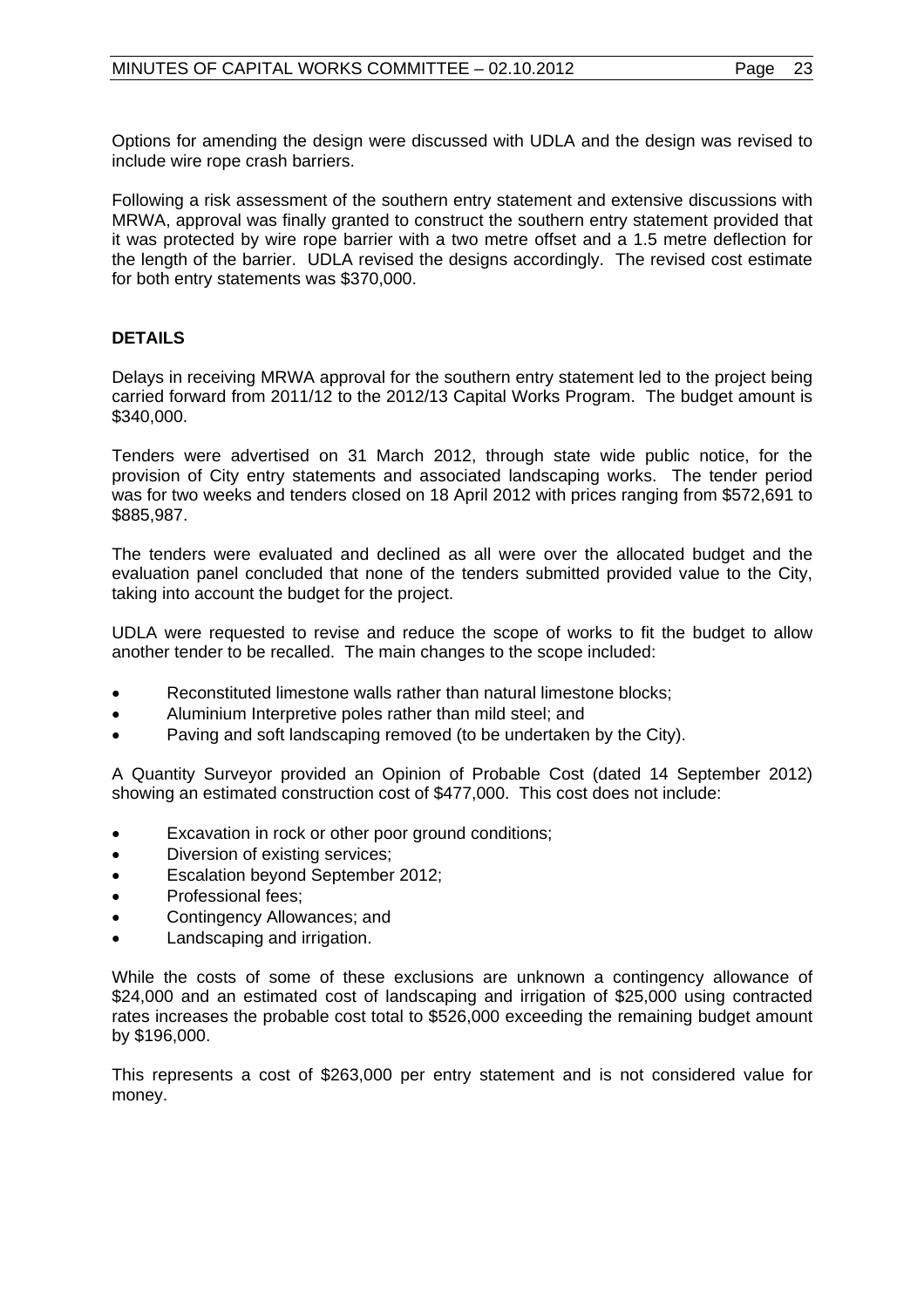## **Issues and options considered:**

The following options are opened to the City:

- 1 The City can recall the tender with the reduced scope of works and re-consider the Entry Statement Project once the tenders are evaluated. It is however likely that following previous tender results and the costings received from the Quantity Surveyor that the tender results would be within 5% of the \$526,000 estimate which would exceed the budget.
- 2 Council can decide not to proceed with the Entry Statement Project.
- 3 Council can request that the Chief Executive Officer review the concept design and project scope for two entry statements for the City of Joondalup on Marmion Avenue at the following locations:
	- North of Beach Road;
	- Adjacent to the northern boundary of Cranston Park,

and provide a further report for Council's consideration.

Option 3 is the preferred option as it allows the City to re-evaluate the project scope and propose a concept design considered to offer value for money.

## **Legislation/Strategic Plan/Policy Implications**

**Legislation** Not Applicable.

## **Strategic Plan**

- **Key Focus Area:** The Built Environment.
- **Objective:** 4.2 To progress a range of innovative and high quality urban development projects within the City.

**Policy** Not Applicable.

## **Risk Management Considerations:**

The entry statements have been designed in accordance with Australian Standards to minimise any risks associated with vehicle and pedestrian movement through the proposed entry statement.

## **Financial/Budget Implications:**

| <b>Account No:</b>                  | SSE2019                 |
|-------------------------------------|-------------------------|
| <b>Budget Item:</b>                 | <b>Entry Statements</b> |
| <b>Budget Amount (2012/13):</b>     | \$340,000.00            |
| Amount Spent to Date (2012/13):     | 808.32                  |
| Amount Committed to Date (2012/13): | 9,210.00                |
| <b>Balance:</b>                     | \$329,981.68            |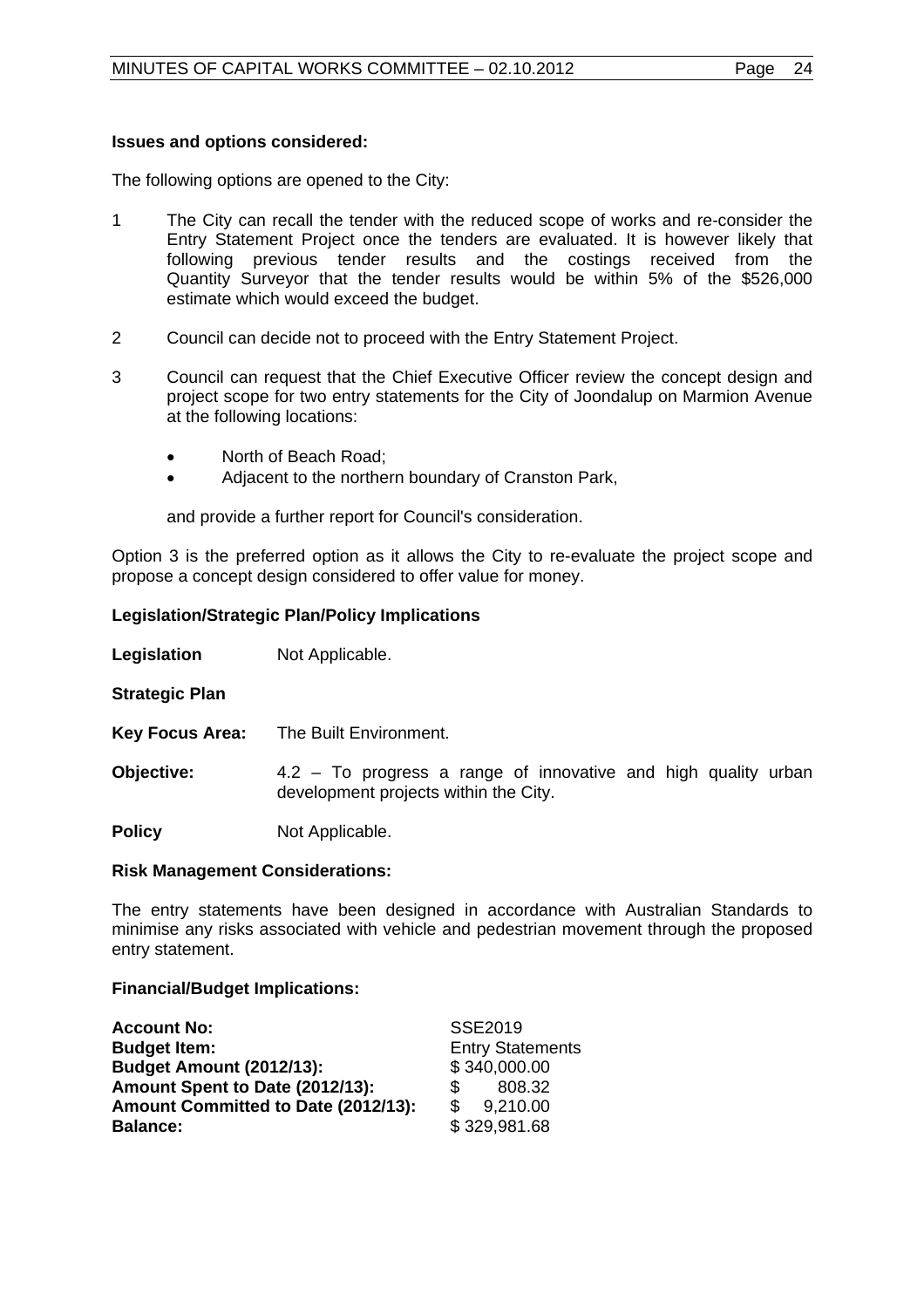Additional expenditure from commencement of the project in June 2011 to 30 June 2012 is \$25,857.60 for consultancy works and ground service surveys. All figures quoted in this report are exclusive of GST.

## **Regional Significance:**

Not Applicable.

#### **Sustainability Implications:**

Not Applicable.

#### **Consultation:**

Elected Members have previously had extensive opportunity to provide input into the entry statements design through a number of workshops with the designer. The most recent being a Strategy Session held in June 2011.

## **COMMENT**

The installation of entry statements at the northern and southern entrances to the City would provide visitors and residents with a clear, unique and distinctive entry sign that is reflective of the City's aspirations. Such entry statements serve to inform people of where they are entering and provide a memorable gateway into the City of Joondalup.

## **VOTING REQUIREMENTS**

Simple Majority.

**MOVED Cr Corr SECONDED Cr Hamilton-Prime that Council REQUESTS the Chief Executive Officer to review the concept design and project scope for two entry statements for the City of Joondalup on Marmion Avenue at the following locations:** 

- **1 North of Beach Road;**
- **2 Adjacent to the northern boundary of Cranston Park,**

**and provide a further report for Council's consideration.** 

#### The Motion was Put and **CARRIED** (4/0)

**In favour of the Motion:** Crs McLean, Corr, Hamilton-Prime and Taylor.